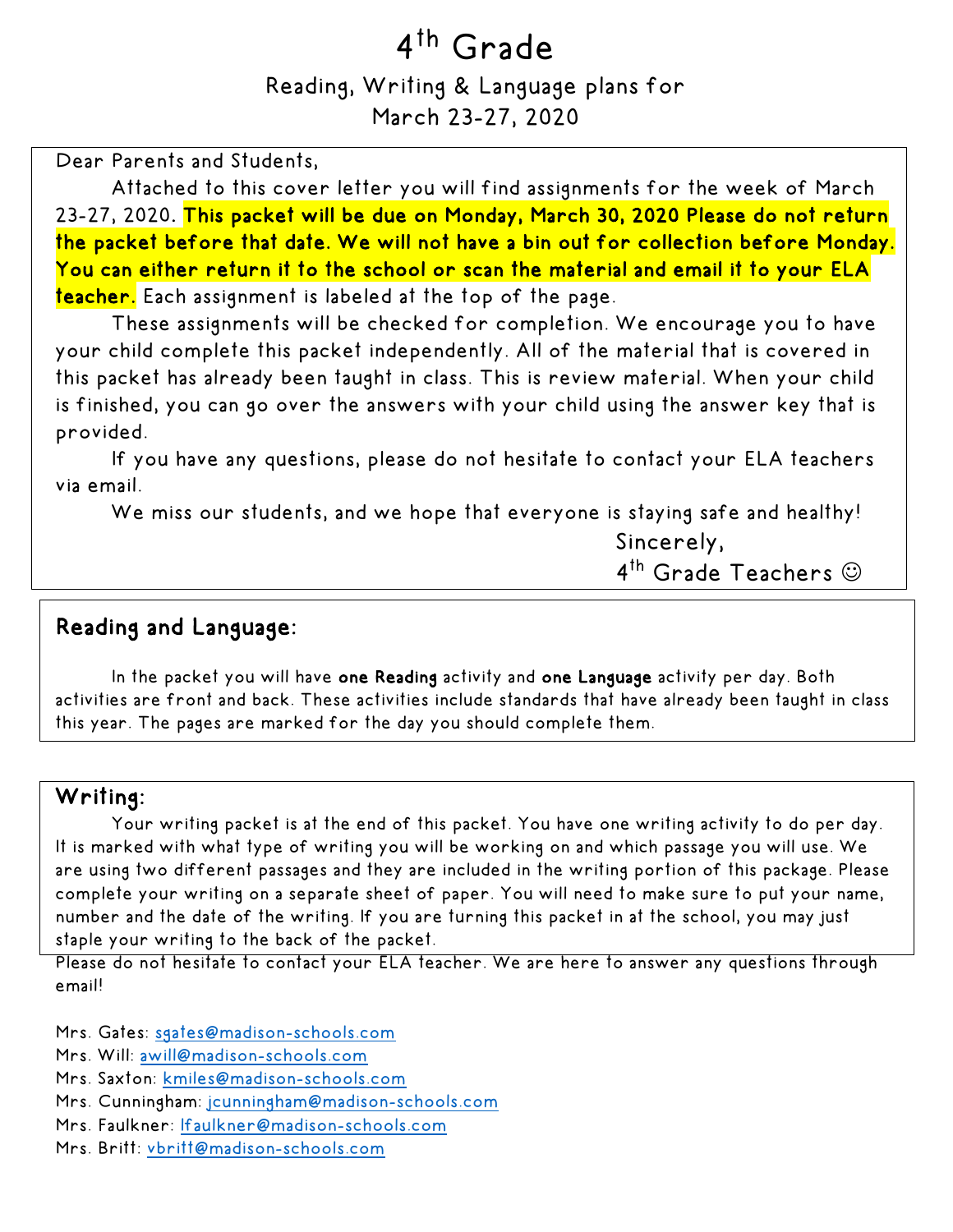# Firsthand vs. Secondhand Accounts

Ask yourself: Who wrote the account? Was the author there?

## Firsthand Accounts

A description of an event by someone who was there to experience it.

# Secondhand Accounts

A description of an event by someone who had to do research and was NOT there.

Directions: Read each passage and identify what type of account it is.

1. There was a buzzing of excitement growing in the crowd. Any minute, we were expecting the team to arrive on the floor. I looked up at the huge video screen to get a closer look. The announcer began a slow countdown. I couldn't wait for my favorite team to appear and get this game started!

a. firsthand account b. secondhand account c. both a firsthand and secondhand account

2. Everywhere you look, New York City seems to be bustling with excitement. With less than a week to go, the people of New York are anxiously preparing for the annual Macy's Thanksgiving Day Parade. Officials are saying that it will be the biggest one yet! Millions of people are expected to be watching this event!  $\sim$  The New York Times

a. firsthand account b. secondhand account c. both a firsthand and secondhand account

3. The American soldiers had a very long and hard winter at Valley Forge during the American Revolutionary war. Food and drinking water were scarce and supplies were very low. It was hard to keep the soldiers warm and healthy. It was a very difficult time in our government's history.

a. firsthand account b. secondhand account c. both a firsthand and secondhand account

4. Dear Mary,

I am writing this to convince you to move to my hometown! It was just voted the "friendliest" city in the area! I love to walk down the street and have people wave and smile at me. I really think you would find our town to be a great new place to live! I hope you consider it!

Sincerely your friend, Julie

a. firsthand account b. secondhand account c. both a firsthand and secondhand account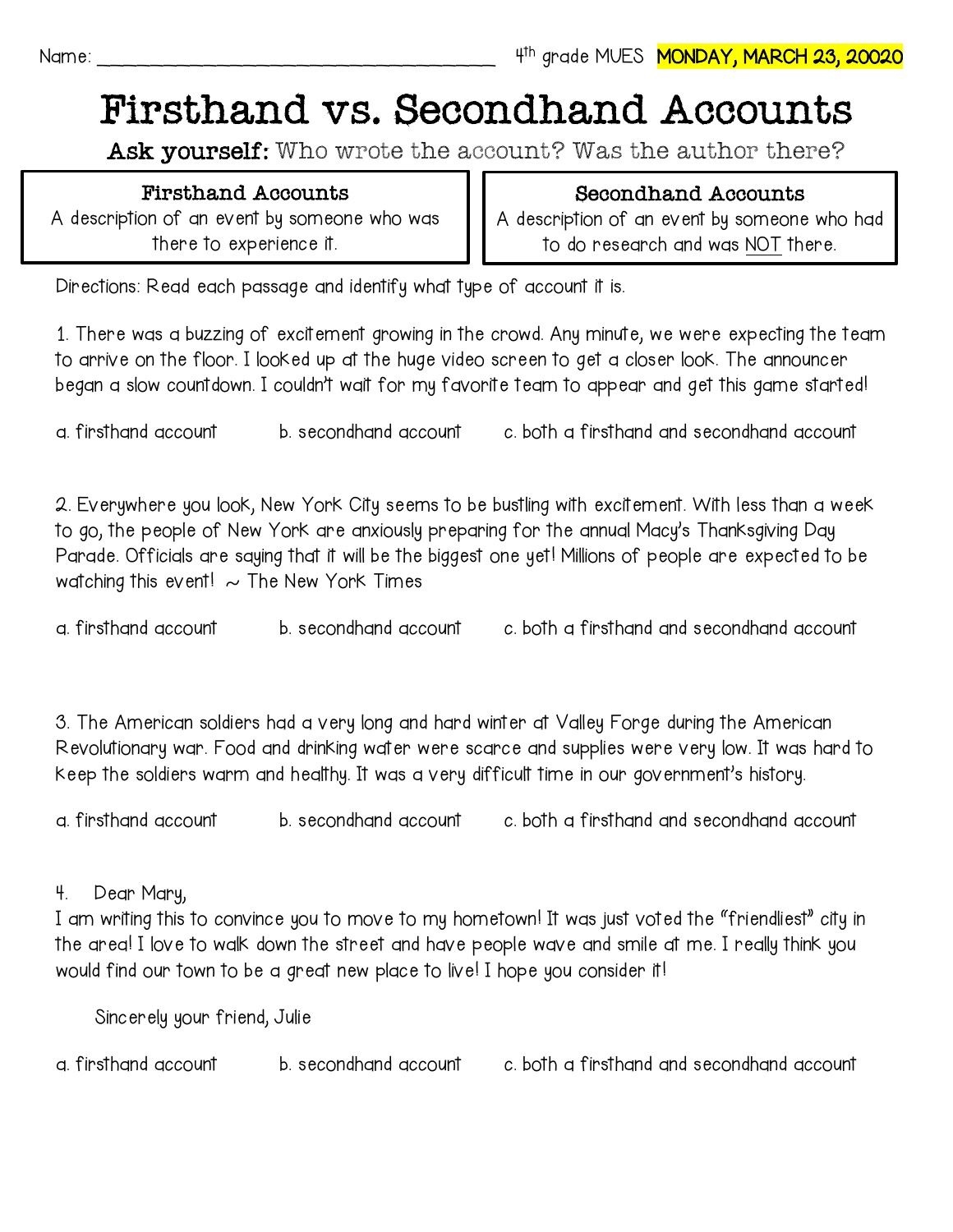5. Read the following excerpt from Andrew Carnegie: Builder of Libraries.

1 Despite Andrew's efforts to give away all of his money, he still had a lot left. So he set up the Carnegie Corporation. This corporation would keep giving away Andrew's money even after he died. It would support schools. Libraries, and scientific research. Today, the Carnegie Corporation is still giving money away to worthy causes.

a. This is a firsthand account because it is told by Andrew Carnegie.

b. This is a secondhand account because it is written by someone who researched about Andrew Carnegie.

c. The passage includes a firsthand account that is a direct quotation from Andrew Carnegie.

6. Read the following excerpt from Andrew Carnegie's Surprising Legacy.

From a few early locations on Pennsylvania, he eventually underwrote the construction of 2,811 libraries around the world. Carnegie considered free access to books to be a fundamental asset for immigrants and ambitious citizens looking to educate themselves, just as he one had with Colonel Anderson's library. "It was from my own early experience that I decided there was no use to which money could be applied so productive... as the founding of a public library in a community which is willing to support it..." Andrew Carnegie wrote.

a. This is a firsthand account because it is told by Andrew Carnegie.

b. This is a secondhand account because it is written by someone who researched about Andrew Carnegie.

c. The passage includes a firsthand account that is a direct quotation from Andrew Carnegie.

7. Journals, interviews, diaries, and letters are examples for this kind of account of information.

a. firsthand account b. secondhand account

8. Textbooks, research papers, and many newspaper articles provide this type of account for their readers.

a. firsthand account b. secondhand account

9. This type of account allows you to experience the feelings and thoughts of a person going through the actual event.

a. firsthand account b. secondhand account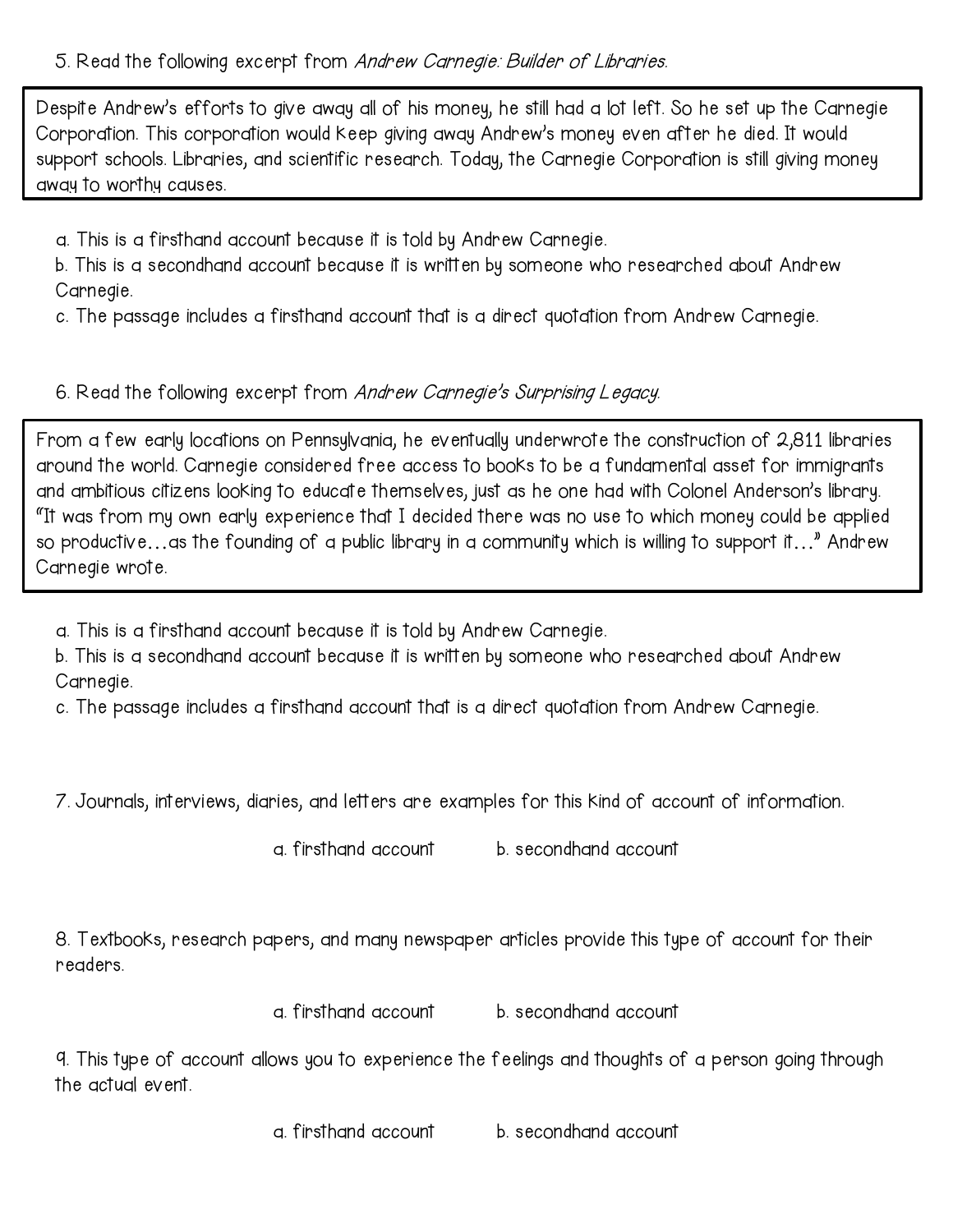# Using Commas Correctly

L.4.2.C:Use a comma before a coordinating conjunction in a compound sentence. L.4.2.B: Use commas and quotation marks to mark direct speech and quotations from a text.

1. Use a comma, with dialogue, after the speaker's tag when it begins in a sentence.

Example: Cory asked, "What are you reading?"

2. Use a comma, with dialogue, after the spoken words and before the quotation marks. (Hint: Everyone talks in a complete sentence, so it must have some type of punctuation mark) Period, question mark, comma, should come after someone is done talking.

Example: "I'm reading a story about Fudge," answered Cassie.

3. Use a comma with a coordinating conjunction to separate two parts

of a compound sentence. \* Remember FANBOYS\*

|          | F   A        |                   | $N$   B   O |            |               | $\vert \Upsilon \vert$ $S$ $\vert$ |
|----------|--------------|-------------------|-------------|------------|---------------|------------------------------------|
| $\circ$  |              | $n \mid o \mid U$ |             | $\sqrt{r}$ | $\mathcal{C}$ | $\overline{O}$                     |
| $\Gamma$ | $\mathsf{d}$ |                   |             |            |               |                                    |

Example: Spring is my favorite season, but summer is also one of my favorites.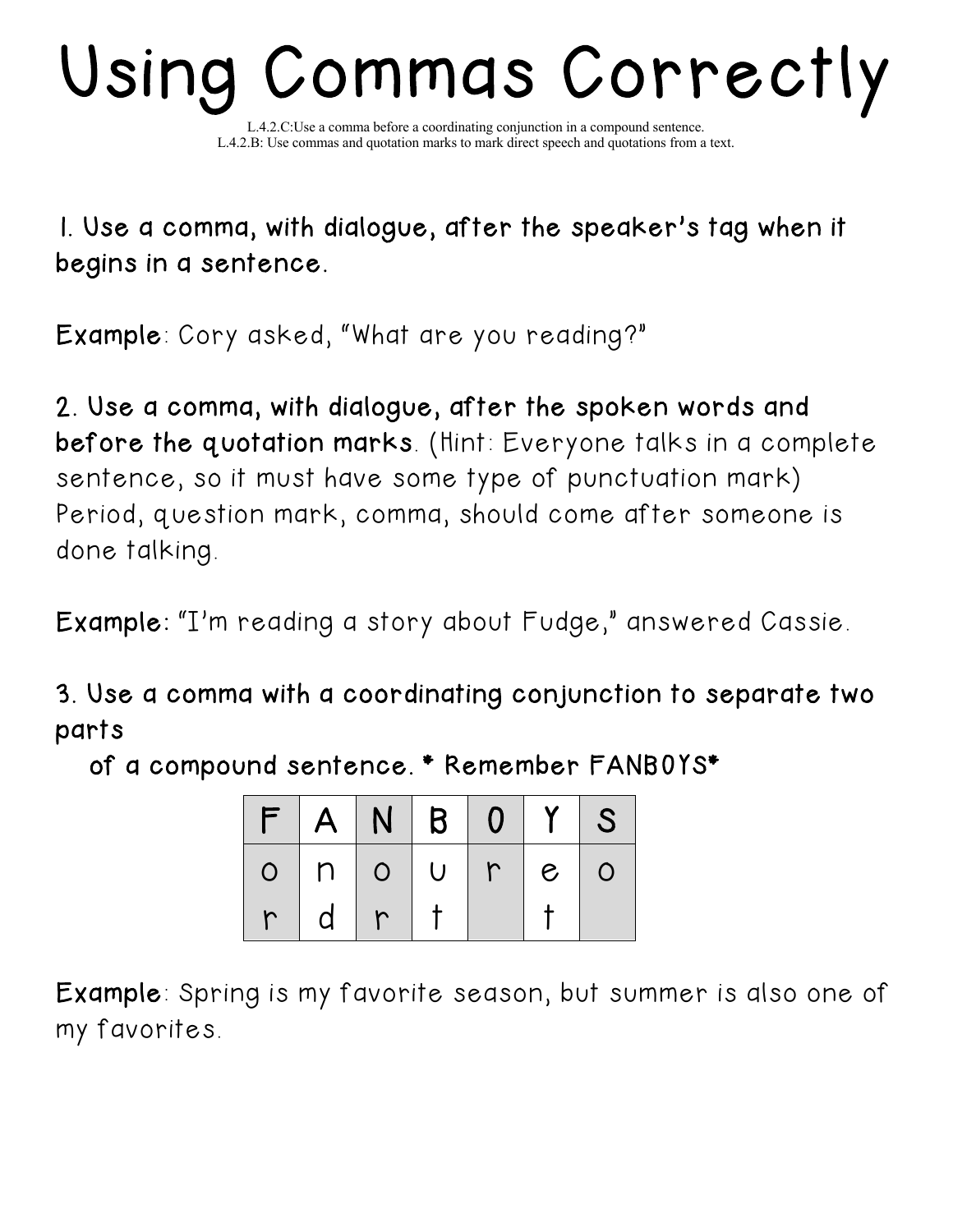# **MONDAY, MARCH 23, 2020**

# Quotation Marks

Directions: Read the following sentences. Color the sentences with the correct quotation marks, comma, and punctuation mark ORANGE and the in incorrect sentences YELLOW.

 $\overline{\Gamma}$ 

| Lehmann said, "I am going to<br>finish my homework before<br>practice." | James explained, "One of your<br>tires is low. |
|-------------------------------------------------------------------------|------------------------------------------------|
| William mumbled, "I don't want to                                       | The young girl remarked, "I                    |
| watch that movie"                                                       | cannot find my stuffed rabbit."                |
| Mary Taylor exclaimed, "We are                                          | Steve whispered, I don't feel                  |
| going to be late!"                                                      | good at all."                                  |
| Abilene screamed, "Edward,                                              | Jackson replied, "We are going                 |
| come back!"                                                             | to the movies today."                          |
| Thurman groaned "We forgot to                                           | The boy commented, "We did not                 |
| get bread at the store."                                                | have school yesterday."                        |
| Pellegrina complained, "you                                             | Mrs. Houghton repeated "You                    |
| disappoint me."                                                         | must walk in the hallway."                     |
| Taylor asked, "When are we                                              | Mrs. Cockrell demanded, "You                   |
| going to the movies?"                                                   | must be quiet in the cafeteria"                |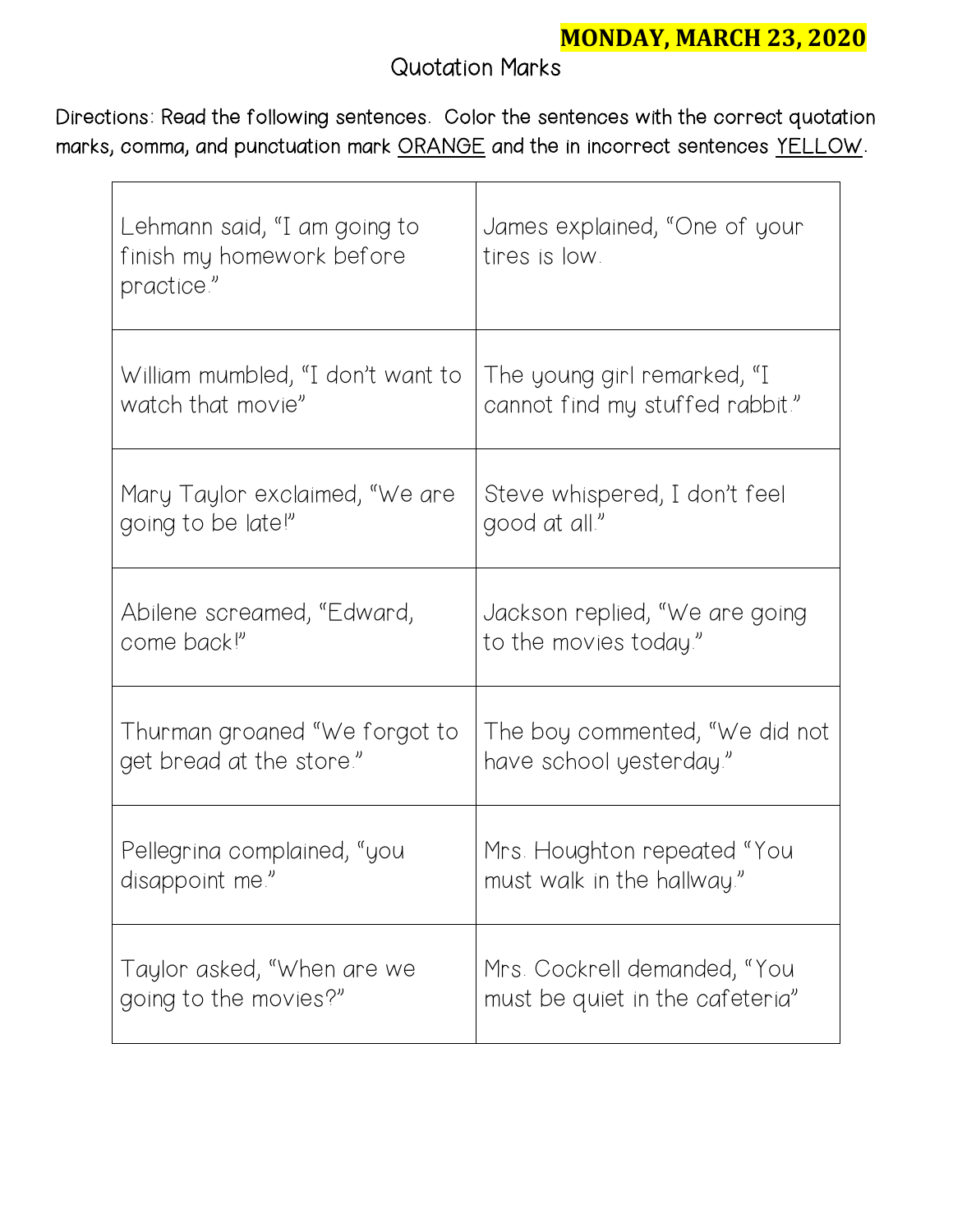**MONDAY, MARCH 23, 2020** 

### **Quotations Marks**

**Directions: Correct each sentence by adding the correct punctuation and capitalizations.**

# Speaker Tag – First

| 1. My friend asked can you come over to my house today     |
|------------------------------------------------------------|
| 2. Our teacher announced we will not have a quiz this week |
| 3. Jackson said my favorite color is blue                  |
| 4. Isabella remarked I wish we could go to Disney World    |
| 5. Dad exclaimed that was the best cake I have ever eaten  |
| 6. Riley complained I don't want to do my homework         |

# Speaker Tag – Last

. I can't wait to see the new Lego movie she stated.

. The game will start after school exclaimed mom.

. I got a new puppy announced Amy.

. It is supposed to be 70 degrees today exclaimed John.

. I went to New Orleans last week said Stacey.

. Our reading project is due next week said the student.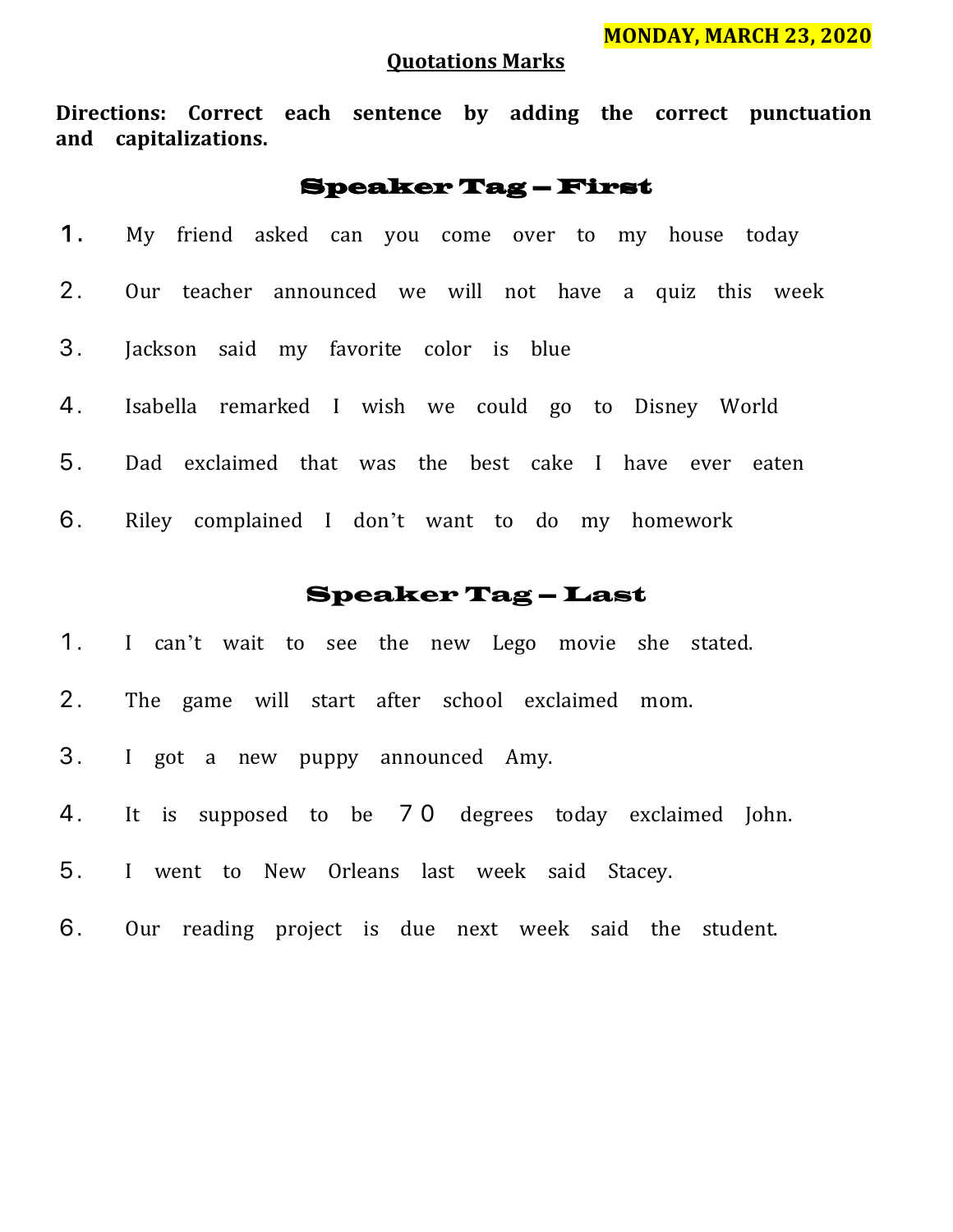# What's the MAIN IDEA? **TUESDAY, MARCH 24, 2020**

# Ask yourself: What is the text MOSTLY about?

Directions: Read each passage and identify what the MAIN IDEA is.

1. The Sahara is a desert found in North Africa. The desert gets from 5 to 10 inches of rain per year. Sometimes there are dry periods that last years. It may reach 135 degrees during the day.

# The passage is mostly about:

- a. how hot the Sahara is
- b. facts about the Sahara
- c. where the Sahara is found
- d. how much rainfall the Sahara gets

2. There are more than 3,000 kinds of frogs. The grass frog is so small it can sit on an acorn. The goliath frog of West Africa is the largest frog in the world. It is the size of a cat. The water-holding frog uses the skin it has shed to make a bag around itself. This bag holds in water and keeps the frog cool.

# The passage is mostly about:

- a. the goliath frog
- b. tiny frogs
- c. many kinds of frogs
- d. the water-holding frog

3. Visiting an aquarium can be a lot of fun. At an aquarium, you will see a variety of beautiful ocean animals. Jellyfish, seahorses, and octopuses can be colorful and fascinating! Most aquariums also have vibrant corals, which look like plants but are actually animals. Aquariums also usually have a variety of sharks, including hammerhead sharks, nurse sharks, and sand tiger sharks. An aquarium is a great place to see examples of camouflage, as many underwater animals are masters of camouflage.

# What is the MAIN IDEA of the passage?

- a. Animals, such as seahorses and jellyfish, can be very colorful.
- b. Corals, which look like plants, are actually animals.
- c. An aquarium is a great place to see examples of camouflage.
- d. You can see a variety of ocean animals at an aquarium.

4. Of all the planets in our solar system, Mars often excites the most interest. This is because Mars is more like Earth than any other planet. There is evidence that suggests that there was once water on Mars, just like there is now on Earth. Also, Mars and Earth are both considered rocky, terrestrial planets. Huge mountains and canyons can be found on both planets as well. If humans needed to survive on a planet other than Earth, Mars would probably be the best choice!

# What is the MAIN IDEA of the passage?

- a. Mars and Earth are both rocky, terrestrial planets.
- b. Earth and Mars are similar.
- c. Both Earth and Mars have, or have had, water on them.
- d. Both planets have huge mountains and canyons.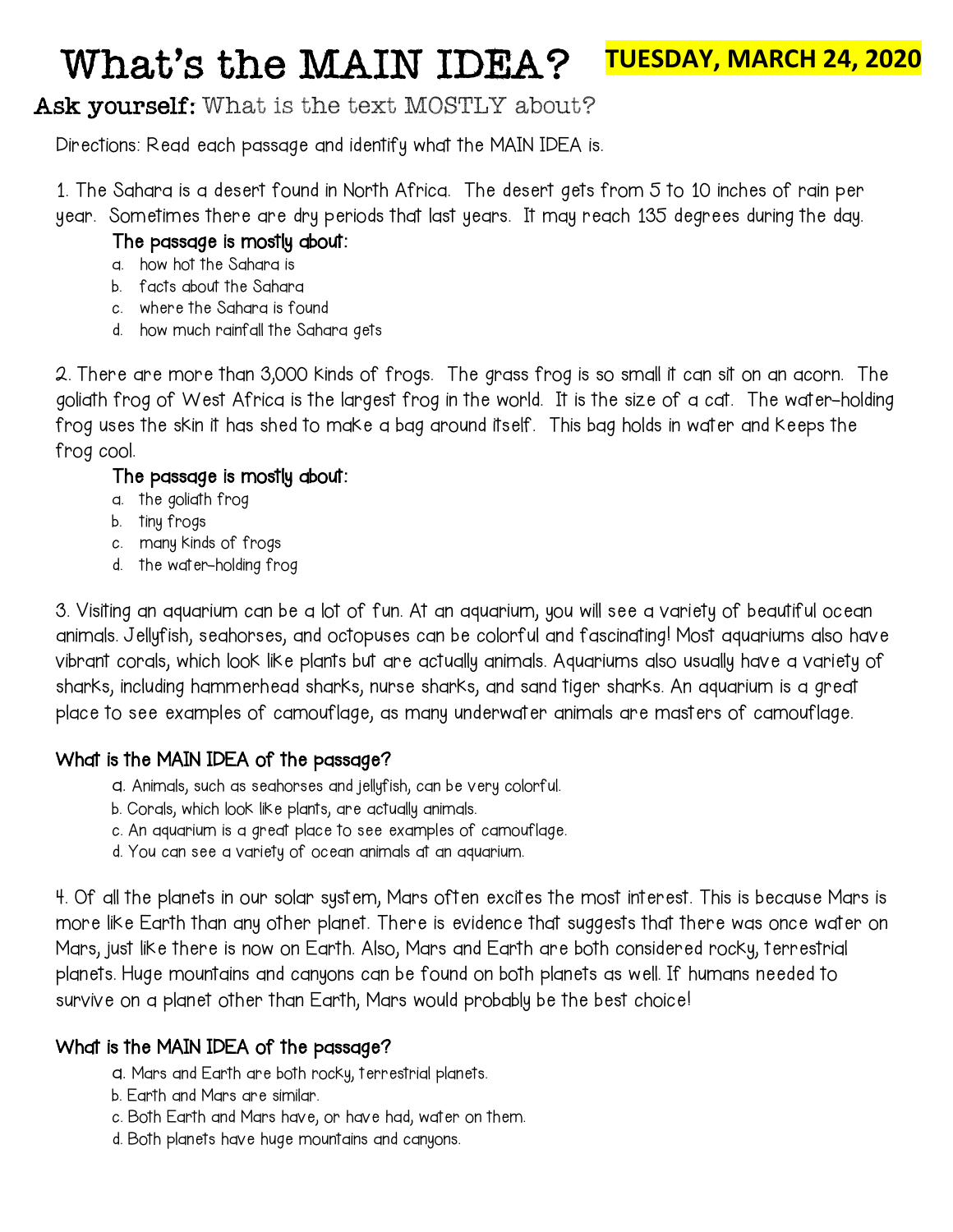5. Getting vitamin D is very important because it helps our bodies absorb calcium which makes us have stronger, healthier bones. That's where the sunshine comes in! The sun is the top source of vitamin D. Everyone needs some sun exposure, but it's important to stay safe while enjoying some rays. Read on to get some tips to help you enjoy the sunshine in safety. First of all, you don't want to get a sunburn! The sun has ultraviolet rays (UV rays) that can pass through air and clouds to get to your skin. When your skin has been exposed to too many UV rays, you develop what most know as a sunburn. You should always wear sunscreen with an SPF of 30 or higher. You will want to reapply sunscreen throughout the day. Even with sunscreen on, you want to make sure to not be in direct sunlight for too long. Try to move to the shade or take a break indoors if you feel your skin burning up. Also, your skin isn't the only thing you want to protect from the sun. Your eyes are pretty sensitive to the UV rays, so you want to find a pair of sunglasses to protect your eyes from the bright sun. Drinking water will help you stay hydrated while you enjoy some time outside. After you've been sweating, you lose water that your body needs. You may not even feel thirsty, but you'll be doing your body a favor by drinking plenty of water! Get outside, enjoy being a kid, and remember these safety tips!

# What is the MAIN IDEA of the passage?

- a. Having any sun exposure is unhealthy for you.
- b. You want to wear sunscreen while being in the sun.
- c. Getting vitamin D helps your bones stay strong and healthy.

d. There are many benefits to getting exposure from the sun, but it's important to take safety precautions while enjoying the sunshine.

6. Phoebe was so excited to spend her spring break with her family in Sarasota, Florida. She had vacationed there every year since she was a little girl. Sarasota has so much to offer for a family from the mountains, but perhaps her favorite place to visit while there was Siesta Key Beach. Siesta Key Beach is one of the most beautiful, unique, and popular beaches around the world. In fact, in 1987, there was a "Great International White Sand Beach Challenge," and Siesta Key Beach was recognized for having the whitest and finest sand in the world. Since then, the beach has been voted the #1 beach in BOTH the United States and the world! Most beaches are made up of coral, but Siesta Beach's sand is 99% quartz, which is the reason you can walk on it barefoot, on the hottest day, and not burn your feet. It's been said that the sand on this beach is millions of years old and that it came from the Appalachians. This beach also offers a variety of activities to participate in while visiting: tennis courts, volleyball areas, a playground, picnic tables, and concession stands. It even is the home to sand sculpture contests and beach runs for kids and families in the summertime! More than 1 million visitors make their way to this beach a year!

# What is the MAIN IDEA of the passage?

- a. Phoebe can't wait to visit Sarasota, Florida.
- b. Siesta Key Beach is one of the most beautiful, unique, and popular beaches in the world.
- c. The sand is made up of pure quartz.
- d. There are so many activities to participate in while visiting Siesta Key Beach.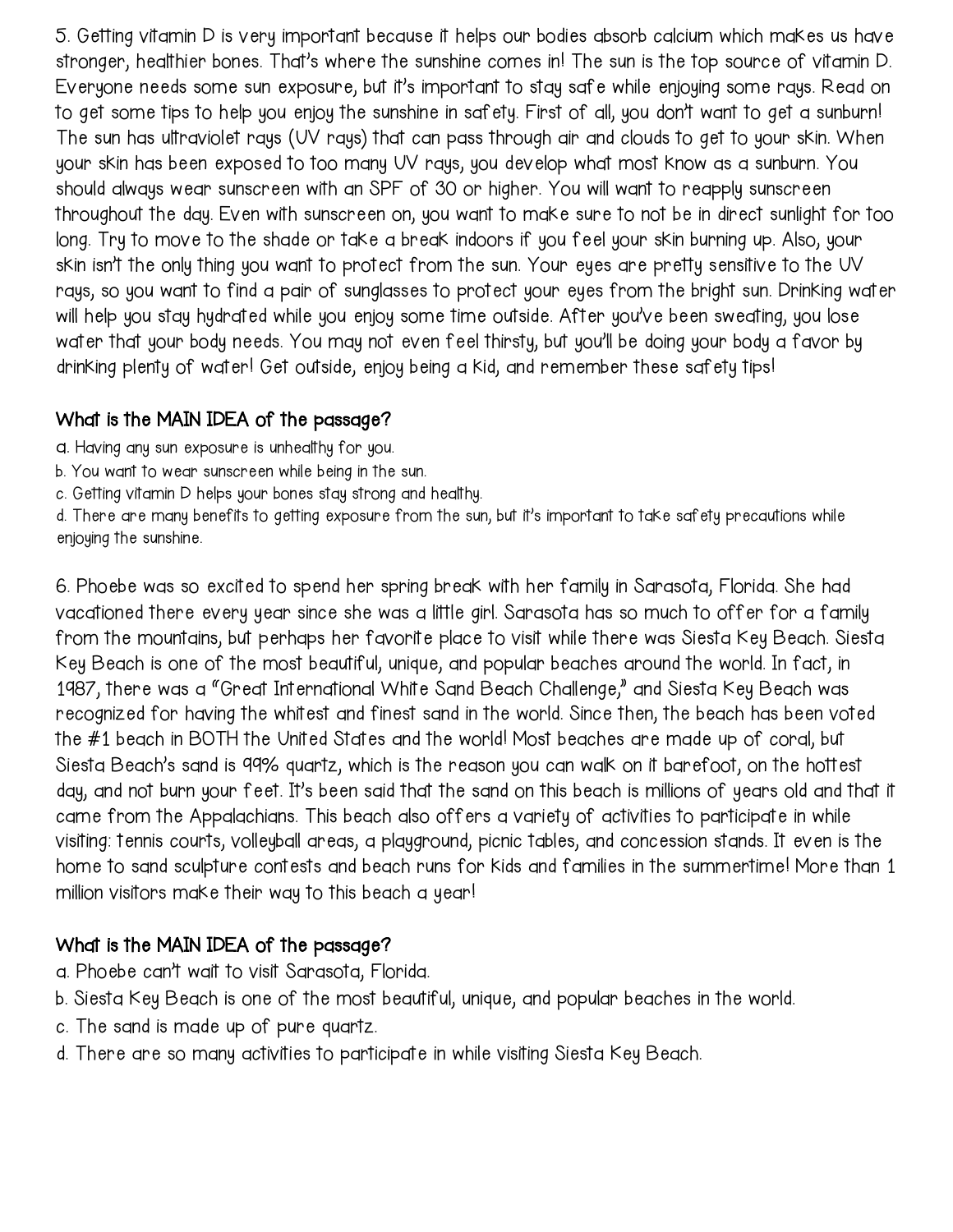# TUESDAY, MARCH 24, 2020

### Quotation Marks

Directions: Add quotations marks to the following sentences.

1. What are we having for dinner tonight? Mary asked her mother.

- 2. Mother answered, We're having tacos.
- 3. Can we eat on the patio? Billy begged.
- 4. Mother replied, Yes, it is a cool evening and not hot at all.
- 5. What book did you get at the bookstore? she asked her friend.
- 6. Jimmy answered, I got I Survived the Attack of the Grizzlies, 1967.
- 7. Our teacher is reading us that book, Samantha added.

Directions: Choose the sentences that is written correctly. Pay close attention to the quotation marks, end punctuation, and commas.

- 8. a. "Did you see the rainbow today?" asked Lucy.
	- b. "Did you see the rainbow"? asked Lucy
	- c. "Did you see the rainbow today?" Asked Lucy.
- 9. a. "I love doing task cards!" The student exclaimed. b. "I love doing task cards!" the students exclaimed. c. "I love doing task cards" the students exclaimed!"
- 10. a. Then Casey replied, "You're my best friend too."
	- b. "Then Casey replied, "You're my best friend too".
	- c. Then Casey replied. "You're my best friend too."

Directions: Rewrite the following sentences by adding quotations marks.

 $\_$ 

\_\_\_\_\_\_\_\_\_\_\_\_\_\_\_\_\_\_\_\_\_\_\_\_\_\_\_\_\_\_\_\_\_\_\_\_\_\_\_\_\_\_\_\_\_\_\_\_\_\_\_\_\_\_\_\_\_\_\_\_\_\_\_\_\_\_\_\_

11. Do you want to play soccer next year? Sarah asked.

12. Please walk down the hall, Mr. Thomas said.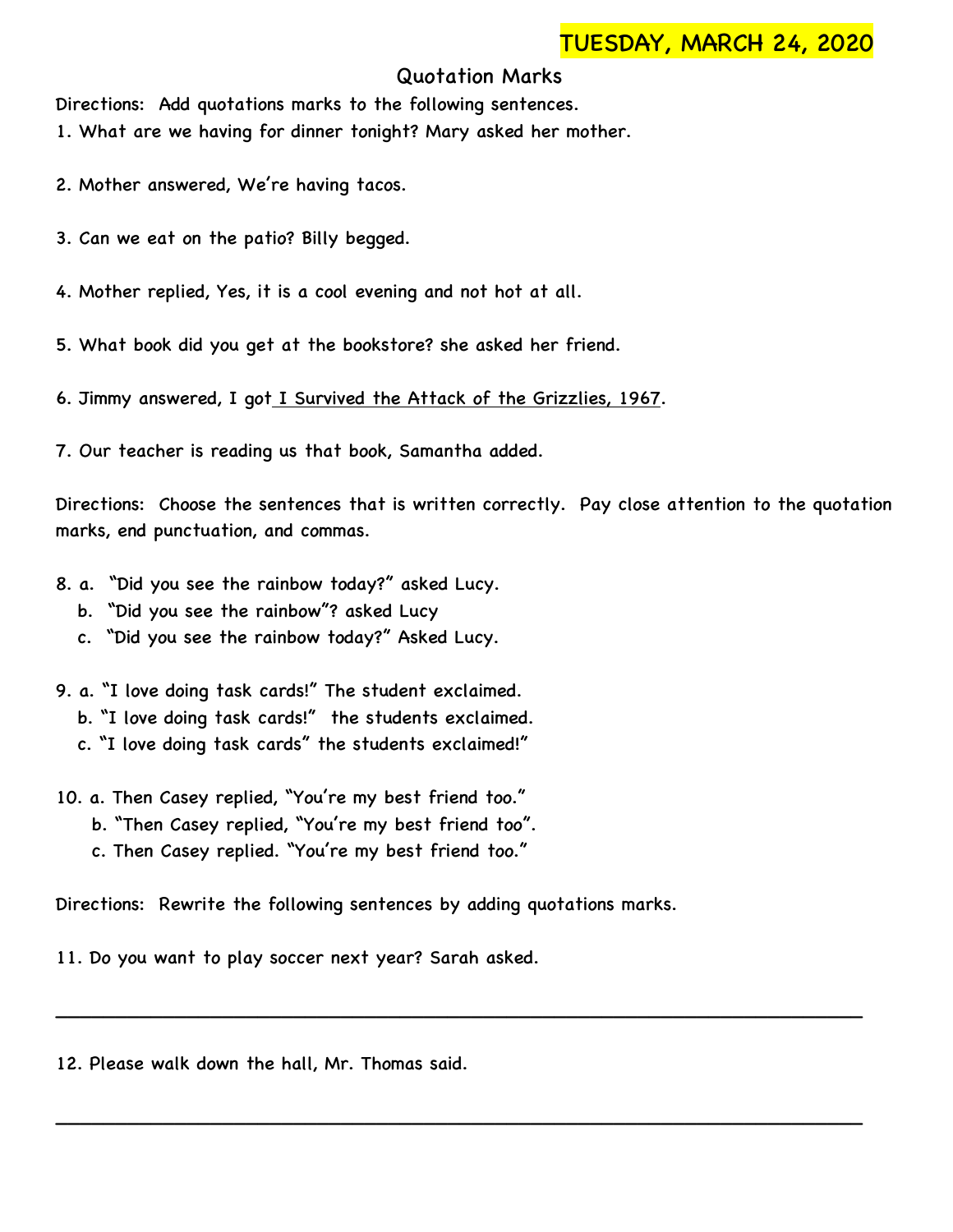### Directions: Choose the sentence that is written correctly.

- 1A. Jamie asked, "Do you want to go to the concert"
- 1B. Jamie asked, Do you want to go to the concert?"
- 1C. Jamie asked, "Do you want to go to the concert?"
- 2A. Bethany complained, "It is too cold outside."
- 2B. Bethany complained, "It is too cold outside"
- 2C. Bethany complained "It is too cold outside."
- 3A. The old woman exclaimed. "I can't find my purse!"
- 3B. The old woman exclaimed, "I can't find my purse!"
- 3C. The old woman exclaimed, I can't find my purse!"
- 4A. Ron whispered, "I see the deer."
- 4B. Ron whispered "I see the deer"
- 4C. Ron whispered, "I see the deer.
- 5A. Sandra commented, "I wish I had brought my jacket"
- 5B. Sandra commented "I wish I had brought my jacket."
- 5C. Sandra commented, "I wish I had brought my jacket."
- 6A. Randy screamed, "Hurry up! Fire!"
- 6B. Randy screamed "Hurry up! Fire!"
- 6C. Randy screamed, "Hurry up! Fire!
- 7A. Bethany said, "We are going to eat pizza tonight"
- 7B. Bethany said "We are going to eat pizza tonight."
- 7C. Bethany said, "We are going to eat pizza tonight."
- 8A. Sean remarked, "I am going out of town this weekend"
- 8B. Sean remarked, "I am going out of town this weekend."
- 8C. Sean remarked "I am going out of town this weekend"

9A. Mrs. Mills asked, "Who is absent?

- 9B. Mrs. Mills asked, "Who is absent?"
- 9C. Mrs. Mills asked "Who is absent?"
- 10A. Chris announced, "The MSU basketball game is on television tonight." 10B. Chris announced, "the MSU basketball game is on television tonight." 10C. Chris announced, "The MSU basketball game is on television tonight"

# PART 2: **TUESDAY, MARCH 24, 2020**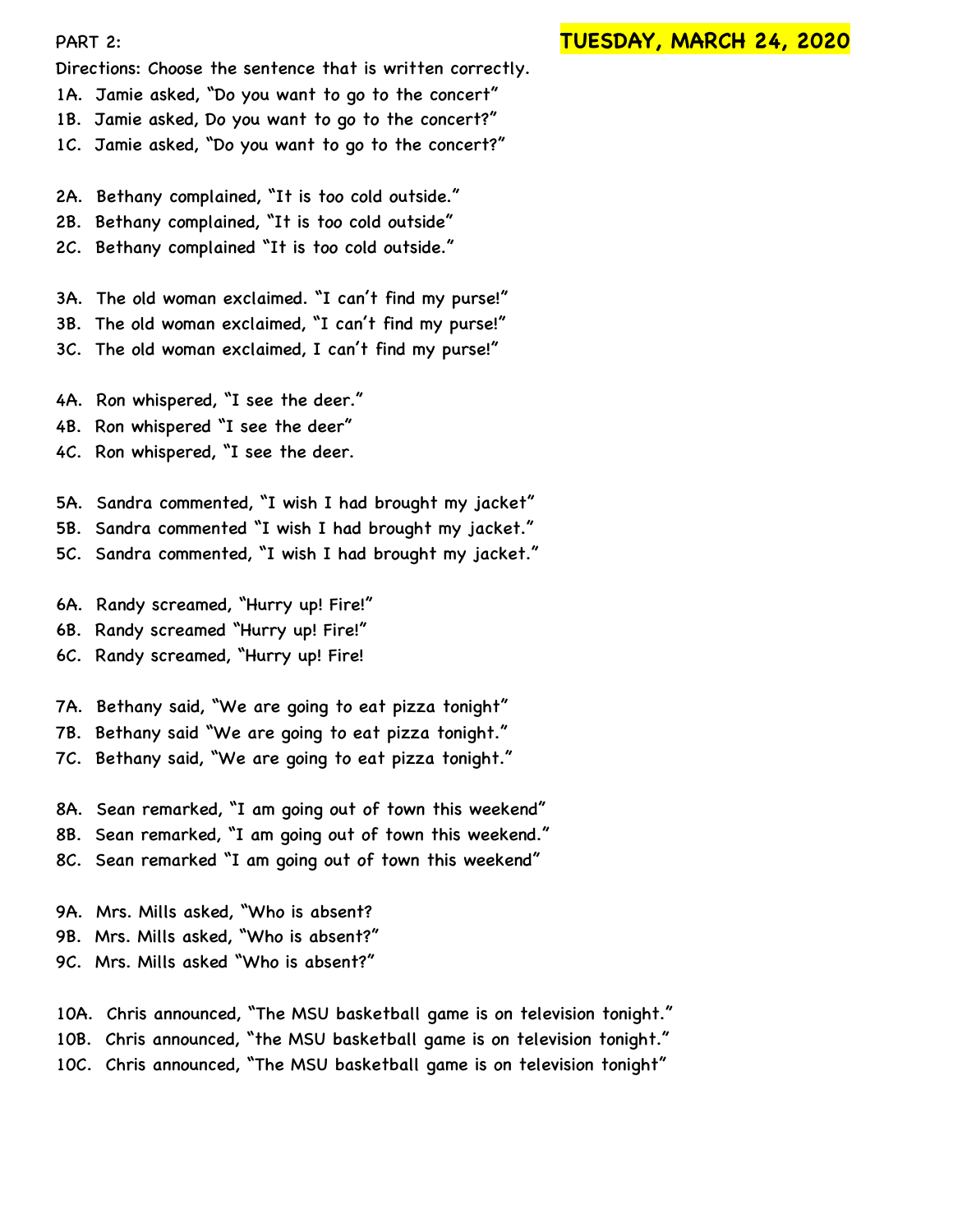# What's TEXT STRUCTURE?

Ask yourself: How did the author ORGANIZE the text?

Directions: Match the text structure to its description.

| 1. Cause and Effect     | a the author is telling about an issue, or problem, and how to resolve it |
|-------------------------|---------------------------------------------------------------------------|
| 2. Problem and Solution | b. the text is in sequential order, from the beginning to the end         |
| 3. Compare and Contrast | c. the quthor is telling how 2 or more things are similar and different   |
| 4. Description          | d. the author is telling about what happened and why it happened          |
| 5. Chronological Order  | e. the author is giving you details about a topic                         |

Directions: Decide how the author organized the text.

6. Two bears call the continental United States home- the black bear and the Grizzly bear. Both are omnivores that feed on plants and animals. Both species are solitary animals, living alone most of the time. There are, however, many differences between the two species. The Grizzly bear is usually larger, growing to 8 feet and weighing 800 pounds. The black bear grows to 5-6 feet tall and weighs between 200 and 600 pounds. Grizzly bears are always brown, whereas black bears can be black, brown, and even (rarely) white. When winter arrives, Grizzlies hibernate, while black bears go into a dormant state.

## What is the overall text structure used in the passage?

- a. problem and solution
- b. compare and contrast
- c. cause and effect
- d. chronological order

7. Hiking in the mountains can be a beautiful experience. Stunning waterfalls and hidden lakes can take your breath away. There are dangers, though, too. An encounter with a bear can be deadly. This possibility need not stop you from hiking, however. There are several things you can do to protect yourself from a bear. Hike in groups and make noise occasionally. If you see a bear, do not run. Rather, walk calmly away from it. Serious hikers who intend to hike in isolated areas should carry bear spray. If a bear is charging, you should direct the spray in the bear's face. Being prepared is key if you are hiking in areas inhabited by bears.

# What is the overall text structure used in the passage?

- a. problem and solution
- b. compare and contrast
- c. cause and effect
- d. chronological order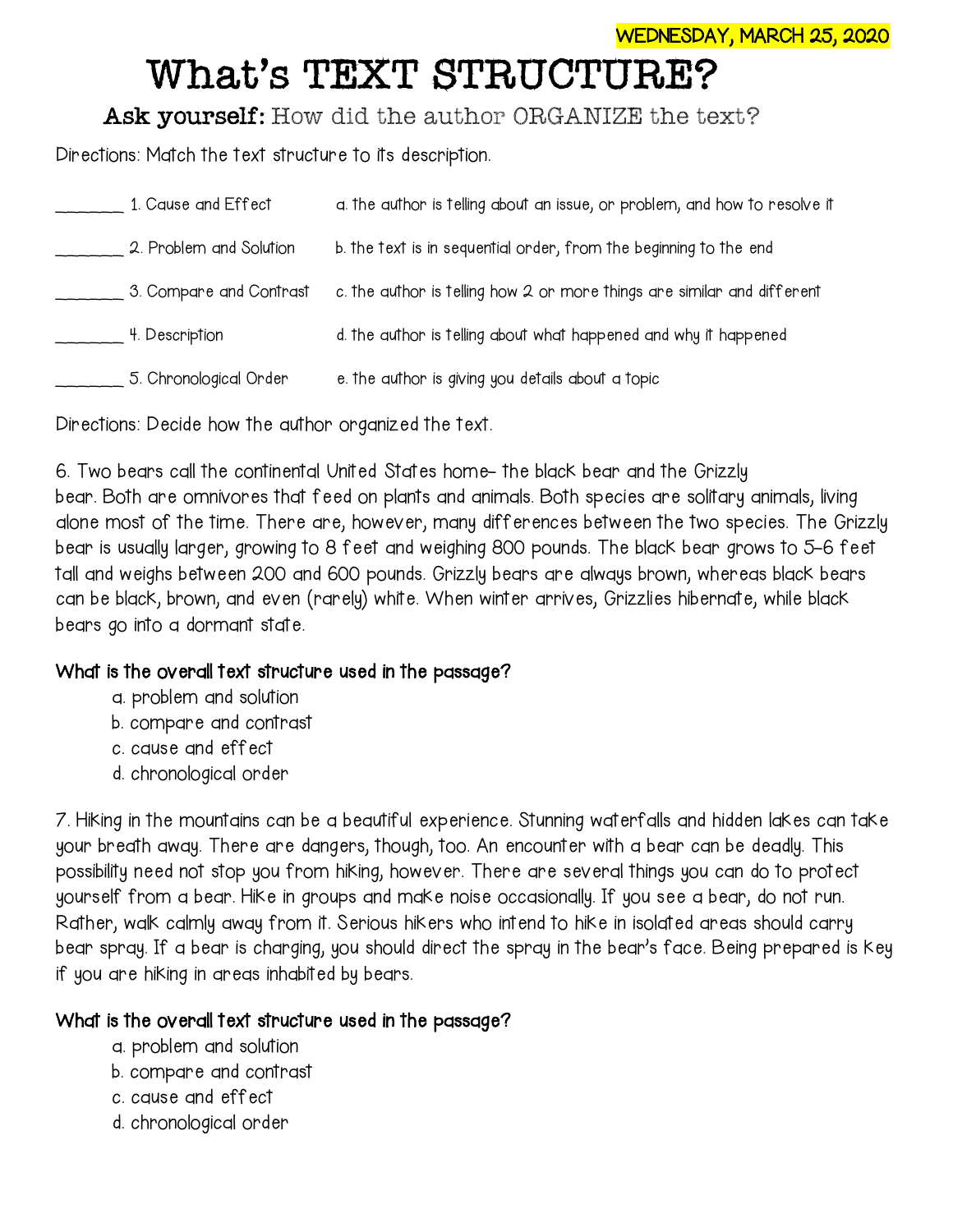8. The Grand Canyon is a unique place on Earth, and humans have been drawn to it for a very long time. 12,000-year-old human artifacts have been discovered within the canyon, and Native Americans have lived there ever since. Americans began to explore the area in the 1850s. It was named a Forest Reserve in 1893. It became a National Monument in 1908. It was finally awarded National Park status in 1919, a full three years after the National Park Service was established. In 1919, 44,173 people visited the park. Today, close to 5 million people visit Grand Canyon National Park each year.

# What is the overall text structure used in the passage?

a. The author used problem and solution to tell you what to do if you are lost in the Grand Canyon.

b. The author used compare and contrast to show the differences between the Grand Canyon in the 1800's and the 1900's.

- c. The author used cause and effect to tell the effects of it becoming a National Monument.
- d. The author used chronological order to tell the major historical events of the Grand Canyon.

9. The Grand Canyon Skywalk is a U-shaped bridge that extends over the edge of the canyon and towers over the Colorado River 800 feet below. The skywalk is made of a very thick glass floor and sides, making it transparent. It was designed to withstand strong winds. It is owned by the Hualapai Indian tribe. It opened to visitors in 2007.

# What is the overall text structure used in the passage?

- a. The author used chronological order to show how long it took to build the Grand Canyon Skywalk.
- b. The author used problem and solution to tell what to do if it is really windy while walking on the Skywalk.
- c. The author described the Grand Canyon Skywalk with a variety of details.
- d. The author used compare and contrast to show the similarities between the Skywalk and the Colorado River.

10. French fries, potato chips, and fried chicken are not nutritious foods. In fact, people should limit the number of fried foods they eat. There are many health risks that can be linked to eating foods fried in oil. One well-known side effect is obesity. People who eat fried foods often tend to be overweight. Eating fried foods also increases the chance of gas, heartburn, and bloating. Eating fried foods can result in higher levels of cholesterol, which can result in a heart attack. Clearly, there are many negative effects which can be associated with eating large amounts of fried foods.

# What is the overall text structure used in the passage?

- a. The author used problem and solution to tell you how to cure heartburn when eating fried foods.
- b. The author used compare and contrast to show the similarities and differences between French fries and potato chips.
- c. The author used cause and effect to tell you the effects of eating fried foods.
- d. The author used chronological order to tell the steps to make potato chips.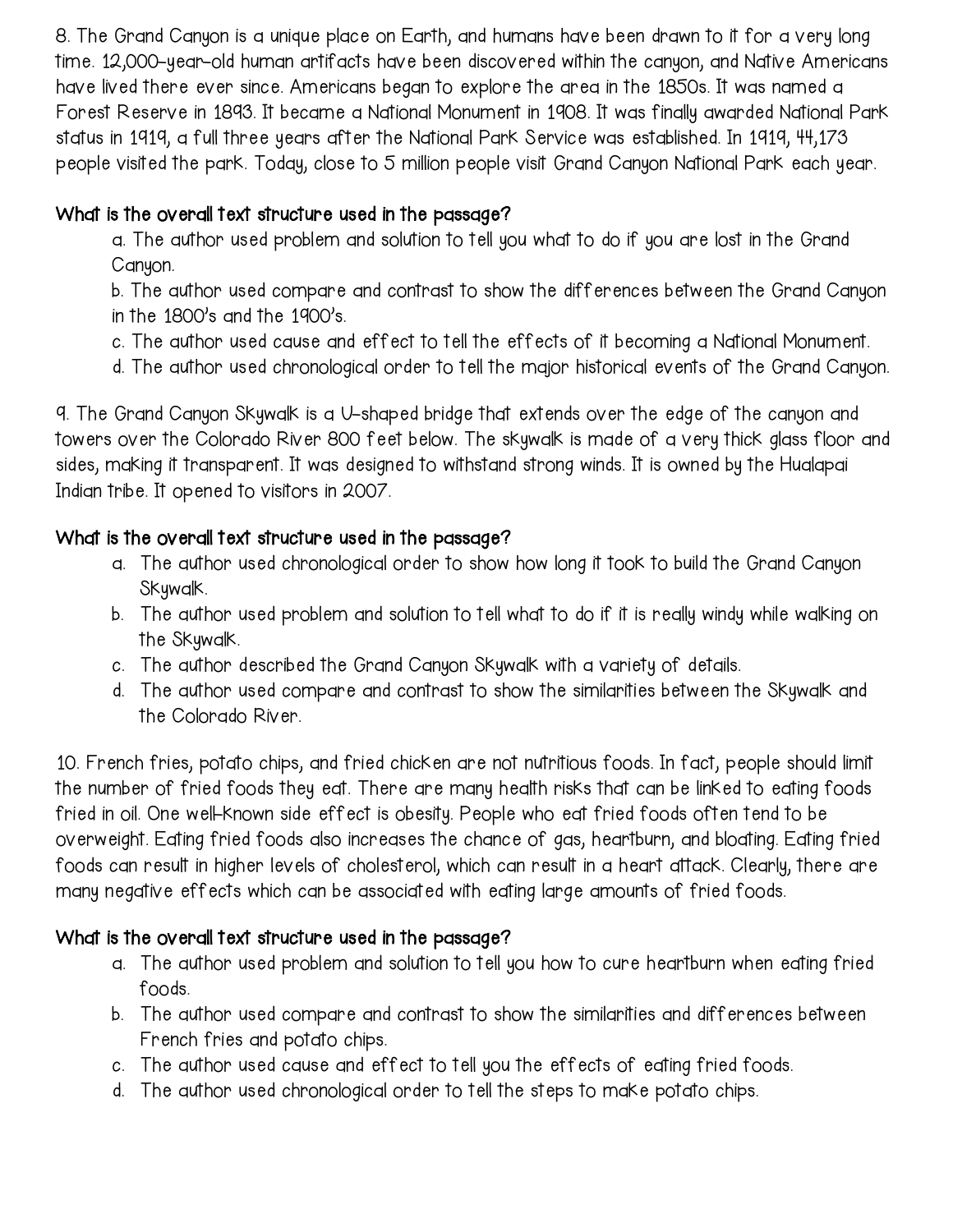# WEDNESDAY, MARCH 25, 2020

# Coordinating Conjunctions

# Directions: Choose the correct coordinating conjunction for each sentence.

- 1. We can go to the movies, \_\_\_\_\_\_\_\_ we can go to the park. We don't have time to do both.
	- a. for b. nor c. or
- 2. I like to paint pictures, \_\_\_\_\_\_\_\_ I also like to read books.
	- a. for b. and c. so
- 3. I want to make pizza, \_\_\_\_\_\_\_\_ we need to go to the store and get the ingredients first.
	- a. but b. nor c. or
- 4. We waited for Sara, \_\_\_\_\_\_\_\_ she didn't come to school.
	- a. so b. but c. and
- 5. The weather was very cold, \_\_\_\_\_\_\_\_ Steven wore his coat.
	- a. nor b. but c. so
- 6. Joe went fishing for the first time, \_\_\_\_\_\_\_\_ he caught five fish.
	- a. and b. nor c. yet
- 7. Do you want the blue shirt, \_\_\_\_\_\_\_\_ would you like the purple skirt?
	- a. yet b. so c. or
- Directions: Which sentence uses the correct coordinating conjunction?
- 8. a. I wanted candy, nor my sister ate it all.
	- b. I wanted candy, **but** my sister ate it all.
	- c. I wanted candy, *or* my sister ate it all.
- 9. a. It was very cold outside, nor we didn't go to recess.
	- b. It was very cold outside, or we didn't go to recess.
	- c. It was very cold outside, so we didn't go to recess.
- 10. a. We learned about magnets, and we also learned about plants.
	- b. We learned about magnets,  $yet$  we also learned about plants.
	- c. We learned about magnets, nor we also learned about plants.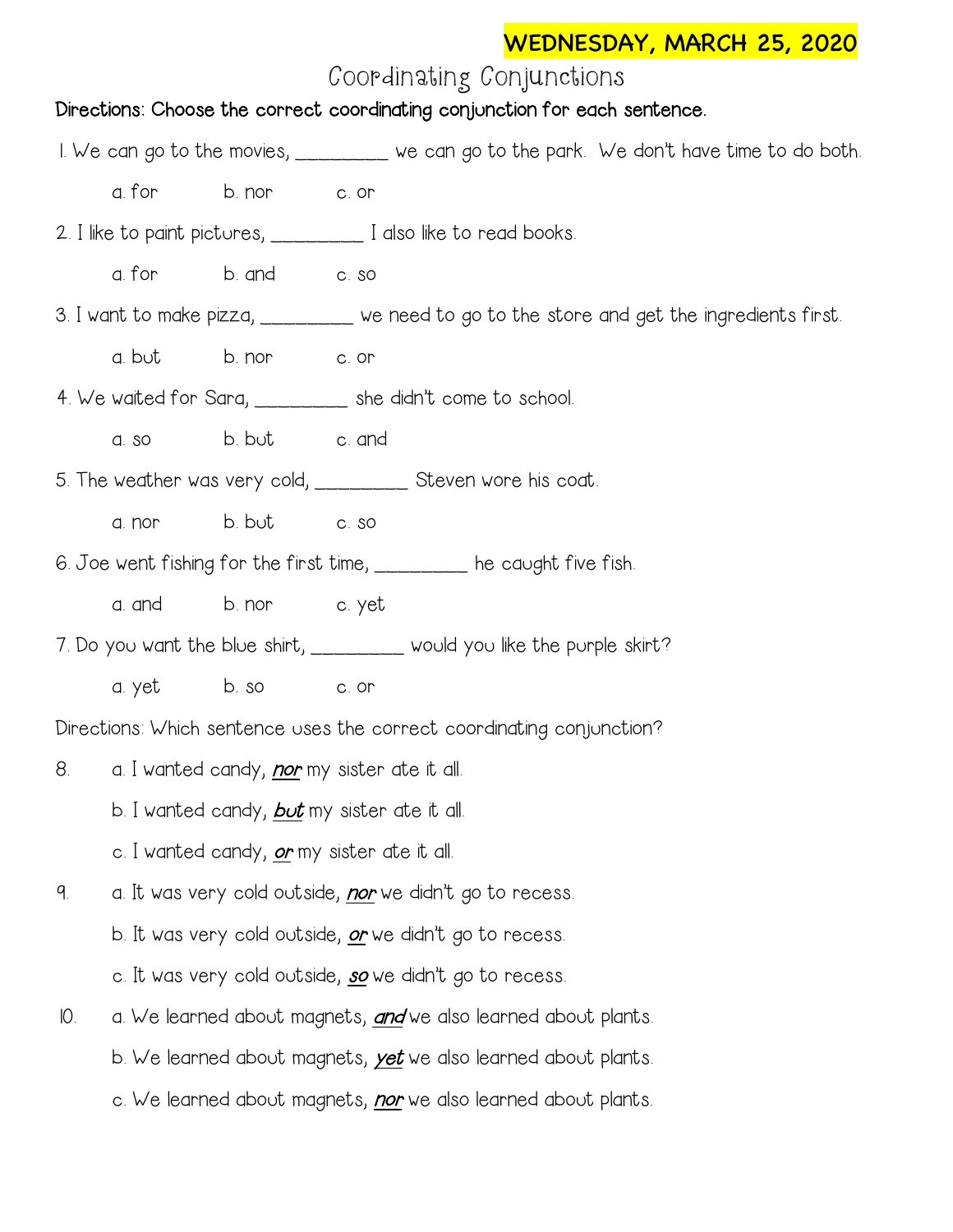# WEDNESDAY, MARCH 25, 2020

Combine the following sentences, using a coordinating conjunction.

11. We wanted to go to the beach. It rained all day.

12. I grabbed two cookies. Cookies are my favorite dessert.

18. \_\_\_\_\_\_\_\_\_\_\_\_\_\_\_\_\_\_\_\_\_\_\_\_\_\_\_\_\_\_\_\_\_\_\_\_\_\_\_\_\_\_\_\_\_\_\_\_\_\_\_\_\_\_\_\_\_\_\_\_\_\_\_\_\_\_

13. I could read a book during recess. I could play a game with my friends.

14. It was raining. I brought my rain jacket.

\_\_\_\_\_\_\_\_\_\_\_\_\_\_\_\_\_\_\_\_\_\_\_\_\_\_\_\_\_\_\_\_\_\_\_\_\_\_\_\_\_\_\_\_\_\_\_\_\_\_\_\_\_\_\_\_\_\_\_\_\_\_\_\_\_\_\_\_\_\_\_ 15. List the FANBOYS  $F_{\perp}$ A \_\_\_\_\_\_\_ N \_\_\_\_\_\_\_  $\mathsf{B}\xspace_{\underline{\hspace{15em}}\underline{\hspace{15em}}\underline{\hspace{15em}}\underline{\hspace{15em}}\underline{\hspace{15em}}\underline{\hspace{15em}}\underline{\hspace{15em}}\underline{\hspace{15em}}\underline{\hspace{15em}}\underline{\hspace{15em}}\underline{\hspace{15em}}\underline{\hspace{15em}}\underline{\hspace{15em}}\underline{\hspace{15em}}\underline{\hspace{15em}}\underline{\hspace{15em}}\underline{\hspace{15em}}\underline{\hspace{15em}}\underline{\hspace{15em}}\underline{\hspace{15em}}\underline{\hspace{15em}}\$  $\circ$ Y \_\_\_\_\_\_\_  $S \qquad \qquad$ Create your own sentences using the following coordinating conjunctions; and, but, so. You will make 3 different sentences. (Example: I love to read, and I also love to exercise.)  $16.$  $17.$ 

\_\_\_\_\_\_\_\_\_\_\_\_\_\_\_\_\_\_\_\_\_\_\_\_\_\_\_\_\_\_\_\_\_\_\_\_\_\_\_\_\_\_\_\_\_\_\_\_\_\_\_\_\_\_\_\_\_\_\_\_\_\_\_\_\_\_\_\_\_\_\_

\_\_\_\_\_\_\_\_\_\_\_\_\_\_\_\_\_\_\_\_\_\_\_\_\_\_\_\_\_\_\_\_\_\_\_\_\_\_\_\_\_\_\_\_\_\_\_\_\_\_\_\_\_\_\_\_\_\_\_\_\_\_\_\_\_\_\_\_\_\_\_

\_\_\_\_\_\_\_\_\_\_\_\_\_\_\_\_\_\_\_\_\_\_\_\_\_\_\_\_\_\_\_\_\_\_\_\_\_\_\_\_\_\_\_\_\_\_\_\_\_\_\_\_\_\_\_\_\_\_\_\_\_\_\_\_\_\_\_\_\_\_\_

\_\_\_\_\_\_\_\_\_\_\_\_\_\_\_\_\_\_\_\_\_\_\_\_\_\_\_\_\_\_\_\_\_\_\_\_\_\_\_\_\_\_\_\_\_\_\_\_\_\_\_\_\_\_\_\_\_\_\_\_\_\_\_\_\_\_\_\_\_\_\_

\_\_\_\_\_\_\_\_\_\_\_\_\_\_\_\_\_\_\_\_\_\_\_\_\_\_\_\_\_\_\_\_\_\_\_\_\_\_\_\_\_\_\_\_\_\_\_\_\_\_\_\_\_\_\_\_\_\_\_\_\_\_\_\_\_\_\_\_\_\_\_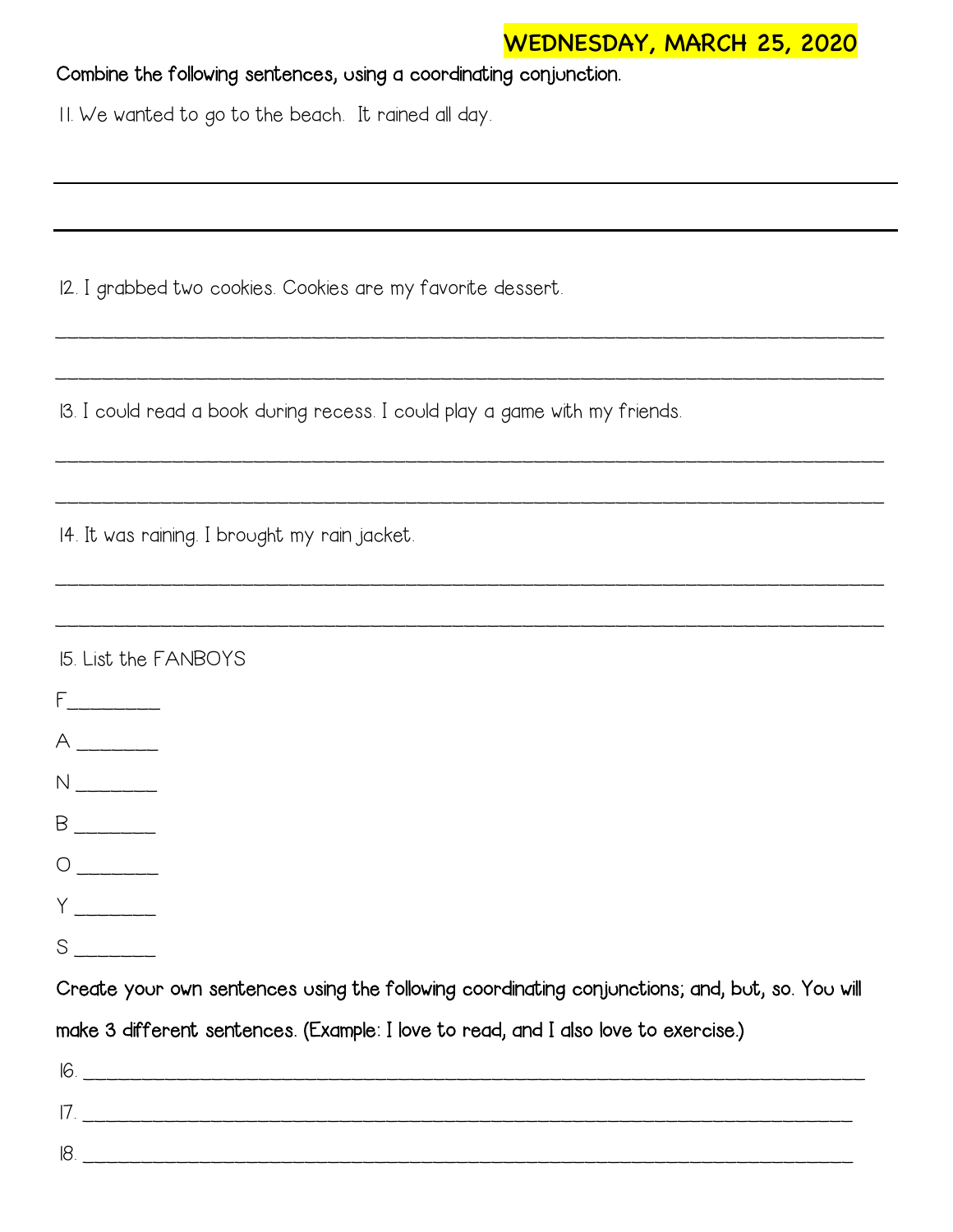# Biography: Dr. Seuss THURSDAY, MARCH 26, 2020

Dr. Seuss was born Theodore Seuss Geisel in 1904 in Springfield, Massachusetts. His mother often tucked her children into bed while chanting rhymes she remembered from her childhood. Dr. Seuss gave credit to his mother for his desire to create the rhymes for which he was so well known

Seuss attended Dartmouth College where he became editor-in-chief of the "Jack-O-Lantern", which was a humor magazine. This was the first place that he used the name "Seuss" which was his middle name, as well as his mother's maiden name. He added the "Dr." in front of Seuss to please his father who always wanted him to be a college professor.

After college, Seuss went to graduate school at Oxford University in England and met his first wife, Helen Palmer, who became a children's author and book editor. Before finishing graduate school, Seuss dropped out to tour Europe instead.

When Seuss returned to the United States, he worked in advertising for Standard Oil for fifteen years. As World War II approached, he began creating political cartoons for magazines and also made animated training movies for the military. These films focused on a trainee he created, named "Private Snafu".

Seuss decided to become a children's book author and finally sold his first book, called "And to Think That I Saw it on Mulberry Street", after being rejected by 27 book publishers. This was only the first of many books that Dr. Seuss created. "The Cat in the Hat", one of his most well-known books, was created because Seuss felt the reading books for children at that time were boring. He wrote the book using the 225 "new-reader" vocabulary words. "Green Eggs and Ham" was written after his editor bet Seuss that he couldn't write a book using only 50 words.

After Seuss' first wife died in 1967, he married an old friend, Audrey Stone Geisel, who served as a great supporter of his books.

In 1991 Seuss passed away after having written and illustrated 44 children's books, which sold over 200 million copies worldwide. His books have been made into movies and merchandise, such as stuffed animals and games. Seuss left a legacy in his literature that lives on today.

1. PART A: Who was credited for helping Dr. Seuss create rhymes?

- A. His college professor
- B. His wife
- C. His mother
- D. His father

2. PART B: Which detail from the story best supports your answer in part A?

- A. "His mother often tucked her children into bed while chanting rhymes she remembered from her childhood."
- B. "He added Dr. in front of Seuss to please his father who always wanted him to be a college professor."
- C. "…and met his first wife, Helen Palmer who became a children's author and book editor."
- D. "Seuss attended Dartmouth college."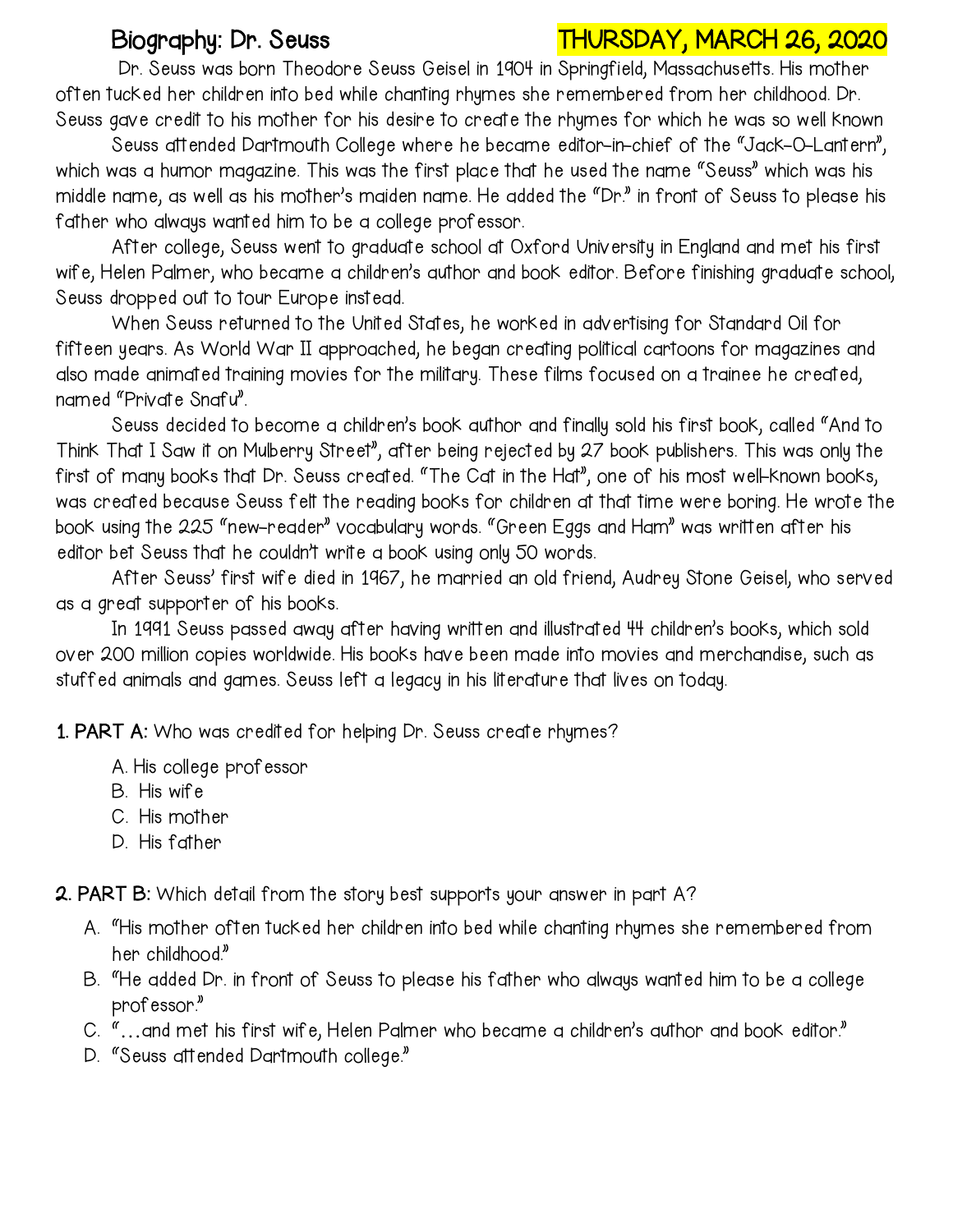3. According to the text, where was the first place he used the name "Seuss"?

- A. at Oxford University **B. at Dartmouth College**
- C. working at Standard Oil D. when writing his first children's book

4. PART A: According to the passage, what did Dr. Seuss do as World War II approached?

- A. enlisted in the army
- B. married his old friend.
- C. created political cartoons and animated training movies for the military.
- D. wrote "The Cat in the Hat".

5. PART B: Which detail from the story best supports your answer in part A?

- A. "These films focused on a trainee he created named "Private Snafu. "
- B. "After Seuss' first wife died in 1967."
- C. "Seuss dropped out to tour Europe instead."
- D. "One of his most well know books was created for children."
- 6. After reading the passage, what is true about WHY Dr. Seuss created reading books for children?
	- A. He thought they were colorful.
	- B. He thought other children's books were boring.
	- C. He wanted to please his father.
	- D. He wanted to leave a legacy

7. PART B: Which detail from the story best supports your answer in part A?

- A. "He always wanted him to become a college professor."
- B. "He wrote the book using the 225 "new-reader" vocabulary words".
- C. "His books have been made into movies and merchandise."
- D. "Seuss passed away after having written and illustrated 44 children's books."

8. PART A: According to the passage, WHY Dr. Seuss wrote "Green Eggs and Ham?"

- A. He and his editor had a bet
- B. His mother asked him to.
- C. He liked to eat green eggs and ham for breakfast
- D. Because his books were often rejected by publishers.

9. PART B: Which detail from the story best supports your answer in part A?

- A. "…his editor bet Seuss that he couldn't write a book using only 50 words."
- B. "Dr. Seuss gave credit to his mother."
- C. "...met his first wife, Helen Palmer, who became a children's author and book editor"
- D. "... after being rejected by 27 book publishers."

10. How What text structure did the author use in the passage?

- A. The author uses cause and effect to show the effect Seuss's books had on children.
- B. The author uses chronological order to show the major events in Seuss's life.
- C. The author uses problem and solution to show the effects World War II had on people.
- D. The author uses compare and contrast to show the differ3ences between all of Seuss's books.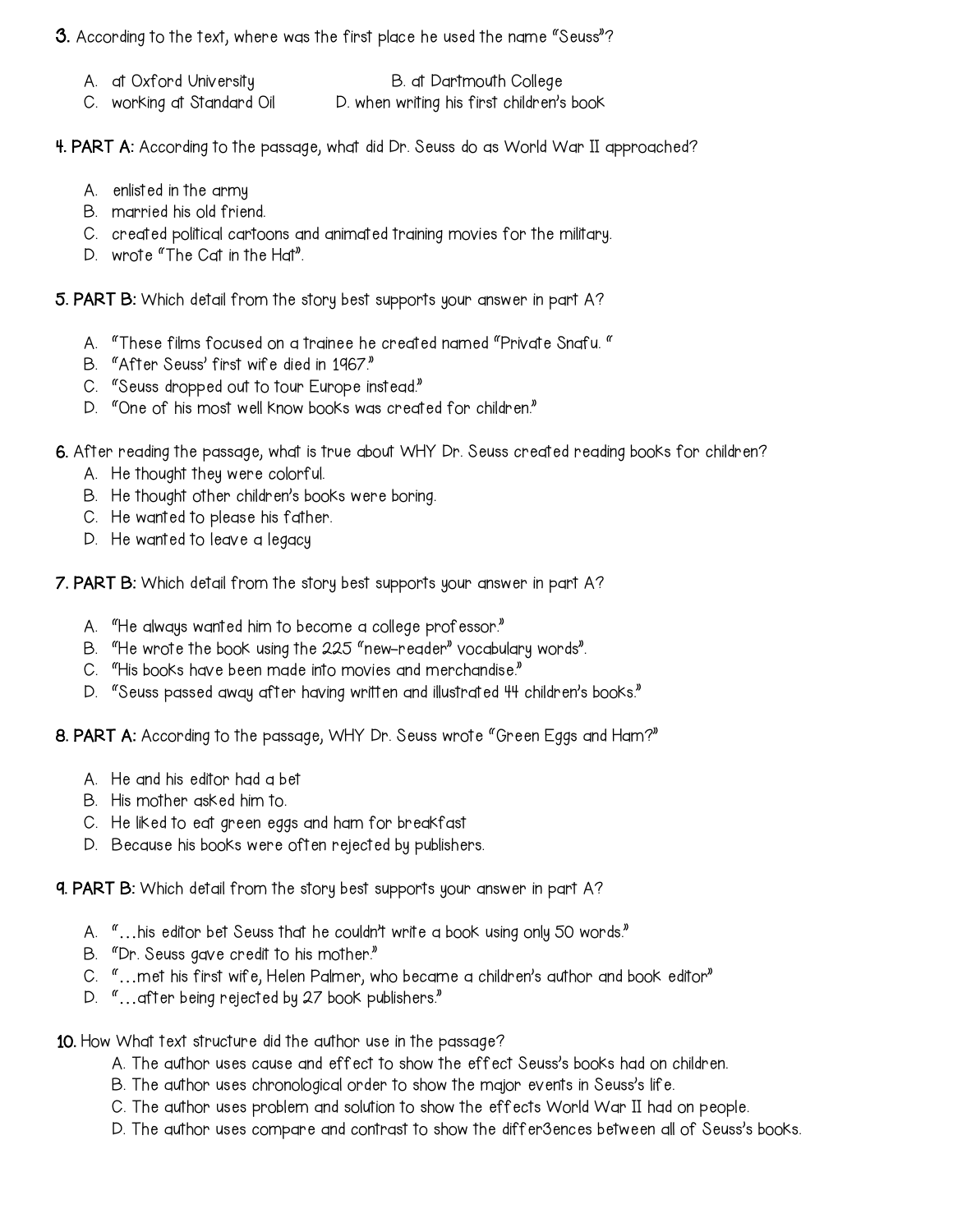# Capitalization Practice

Directions: Read the following sentences. Color the sentence with the correct capitalization and punctuation ORANGE and the incorrect sentence YELLOW.

| Have you ever been to             | have you ever been to             |
|-----------------------------------|-----------------------------------|
| Table Rock State Park in          | table Rock park in Missouri?      |
| Missouri?                         |                                   |
| my brother attends                | My brother attends                |
| Germantown middle                 | Germantown Middle                 |
| School.                           | School.                           |
| Her new address is 134            | her new Address is                |
| Bubblegum Avenue.                 | bubblegum Avenue.                 |
| I love when my parents take       | I love when my parents take       |
| me to Lost Pizza for dinner!      | me to lost pizza for dinner!      |
| my sister got a job at            | My sister got a job at            |
| Hobby lobby down the              | Hobby Lobby down the              |
| street                            | street.                           |
| We will go to a concert at        | We will go to a Concert at        |
| the Brandon Amphitheater          | the brandon amphitheater in       |
| in July.                          | July.                             |
| Our new House is in               | Our new house is in Madison,      |
| madison, mississippi.             | Mississippi.                      |
| have you ever been in the Lincoln | Have you ever been in the Lincoln |
| Tunnel that connects new Jersey   | Tunnel that connects New Jersey   |
| and New York city?                | and New York City?                |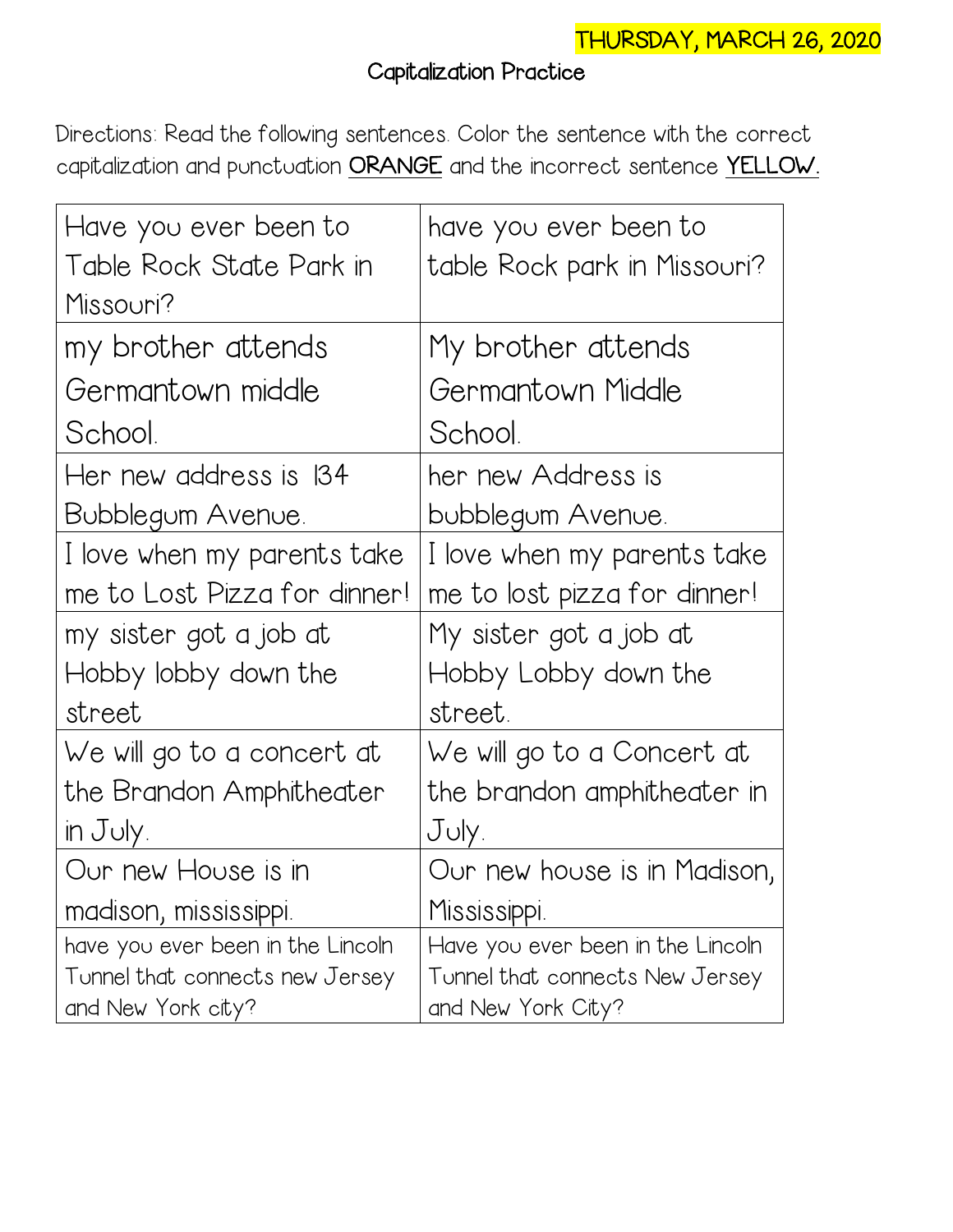# THURSDAY, MARCH 26, 2020

Directions: Highlight TEN words that need to be capitalized in the paragraph below. Then, write the TEN words correctly on the lines.

What did you do over spring break? i went with my mom and dad to orange beach. We went to tack jacks to eat dinner and it was amazing! We went to the beach in the morning and swam at the condo in the evening. we had such a great time together. i didn't even get sunburnt! I can't wait to see you on monday.

|                               | 2.                                                                                                                                                                                                                                                                                                                                                                          |
|-------------------------------|-----------------------------------------------------------------------------------------------------------------------------------------------------------------------------------------------------------------------------------------------------------------------------------------------------------------------------------------------------------------------------|
| $3.$ $\overline{\phantom{a}}$ | 4. $\overline{\phantom{a}}$                                                                                                                                                                                                                                                                                                                                                 |
|                               | $6. \underline{\hspace{1.5cm}}$                                                                                                                                                                                                                                                                                                                                             |
| 7.                            | $8. \underline{\hspace{2cm}}$                                                                                                                                                                                                                                                                                                                                               |
| 9.                            | $\begin{picture}(10,10) \put(0,0){\vector(1,0){10}} \put(15,0){\vector(1,0){10}} \put(15,0){\vector(1,0){10}} \put(15,0){\vector(1,0){10}} \put(15,0){\vector(1,0){10}} \put(15,0){\vector(1,0){10}} \put(15,0){\vector(1,0){10}} \put(15,0){\vector(1,0){10}} \put(15,0){\vector(1,0){10}} \put(15,0){\vector(1,0){10}} \put(15,0){\vector(1,0){10}} \put(15,0){\vector(1$ |

Directions: Highlight the word or words in each sentence that need a capital letter. Then, write them correctly on the line.

1. my dad and i are going to krispy kreme on County Line road.

\_\_\_\_\_\_\_\_\_\_\_\_\_\_\_\_\_\_\_\_\_\_\_\_\_\_\_\_\_\_\_\_\_\_\_\_\_\_\_\_\_\_\_\_\_\_\_\_\_\_\_\_

 $\overline{a}$  , and the contract of the contract of the contract of the contract of the contract of the contract of the contract of the contract of the contract of the contract of the contract of the contract of the contract o

\_\_\_\_\_\_\_\_\_\_\_\_\_\_\_\_\_\_\_\_\_\_\_\_\_\_\_\_\_\_\_\_\_\_\_\_\_\_\_\_\_\_\_\_\_\_\_\_\_\_\_\_

\_\_\_\_\_\_\_\_\_\_\_\_\_\_\_\_\_\_\_\_\_\_\_\_\_\_\_\_\_\_\_\_\_\_\_\_\_\_\_\_\_\_\_\_\_\_\_\_\_\_\_\_\_

2. Mrs. cockrell is going to alaska for two weeks in august.

3. miles had to go see dr. jones at madison ridgeland children's clinic.

4. My birthday is two days before easter.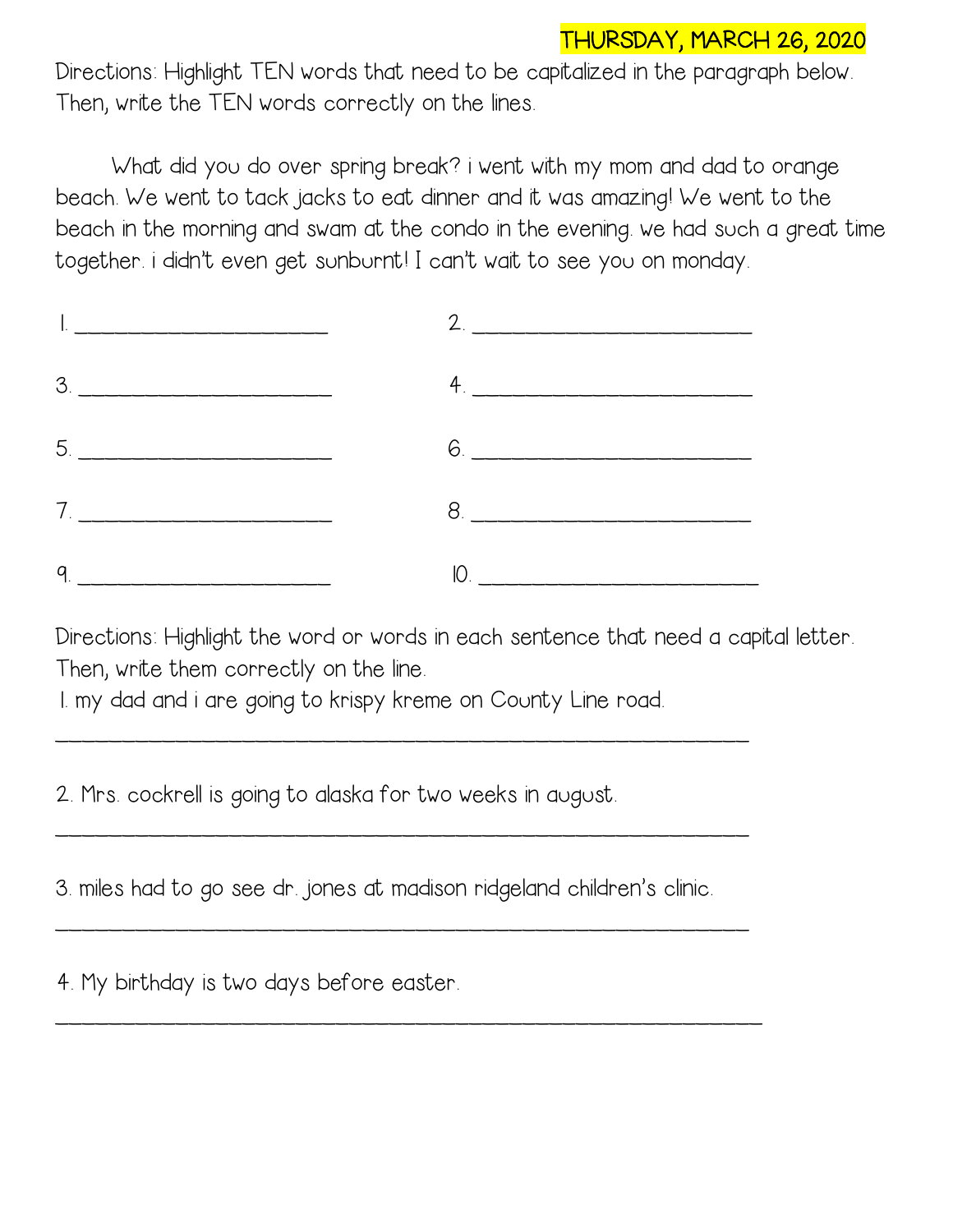### **From Andrew Carnegie: Builder of Libraries By: Charnan Simon**

# FRIDAY, MARCH 27, 2020

*Andrew Carnegie was a wealthy millionaire who made his fortune in the American steel industry. Although he had a great deal of money, he did not keep it all to himself.* 

1. Andrew Carnegie believed that rich people shouldn't spend all their money on themselves. He thought that they should help their communities by giving their money to good causes. Andrew disapproved of rich people who died without giving away any of their money.



2. Andrew believed that many of the world's problems came about because people didn't have enough education. All of his life, he had tried to educate himself by reading books and by talking to educated people. He was sorry

that he had never been able to go to college. So one of the first things he did was give large sums of money to schools and colleges around the country.

- 3. Andrew Carnegie also gave money to help retired workers who couldn't afford to buy much. He supported peace organizations around the world. He established a Hero Fund to reward ordinary people who act like heroes in their everyday lives. He paid doctors and scientists to look for cures for terrible diseases. As a boy in Scotland, Andrew had loved organ music. He paid for more than eight thousand church organs in the United States, Canada, and Great Britain. And Andrew Carnegie didn't forget Pittsburgh. In his adopted hometown, he donated the money that was needed to build two colleges, an art gallery, a museum, a concert hall, and a symphony orchestra!
- 4. Despite Andrew's efforts to give away all of his money, he still had a lot left. So he set up the Carnegie Corporation. This corporation would keep giving away Andrew's money even after he died. It would support schools, libraries, and scientific research. Today, the Carnegie Corporation is still giving money to worthy causes.
- 5. Andrew Carnegie gave away hundreds of millions of dollars. He supported many great causes. But he may be best remembered for the Andrew Carnegie libraries he started around the world.
- 6. Andrew Carnegie got the idea for starting libraries when he was a poor telegraph messenger boy in Pittsburgh. A man there named Colonel James Anderson allowed working boys to borrow books from his personal library. Every Saturday, boys such as Andrew Carnegie would go to Colonel Anderson's home and choose a book to read. Andrew never forgot the generous man who helped him to become better educated.
- 7. So late in life, Andrew paid for libraries to be built. Any town that asked for one could have an Andrew Carnegie library built for free. All Andrew asked for in return was that the community keep the library filled with books for people to borrow.
- 8. As word spread, communities around the United States-and then around the world-began asking for Andrew Carnegie libraries. From California to Canada, from Australia to Alabama, towns and cities everywhere began building libraries for all kinds of people to enjoy. In all, Andrew Carnegie paid for 2,811 libraries.
- 9. Andrew died peacefully in his sleep on August 11, 1919. But his generosity and dedication to educating others lives on.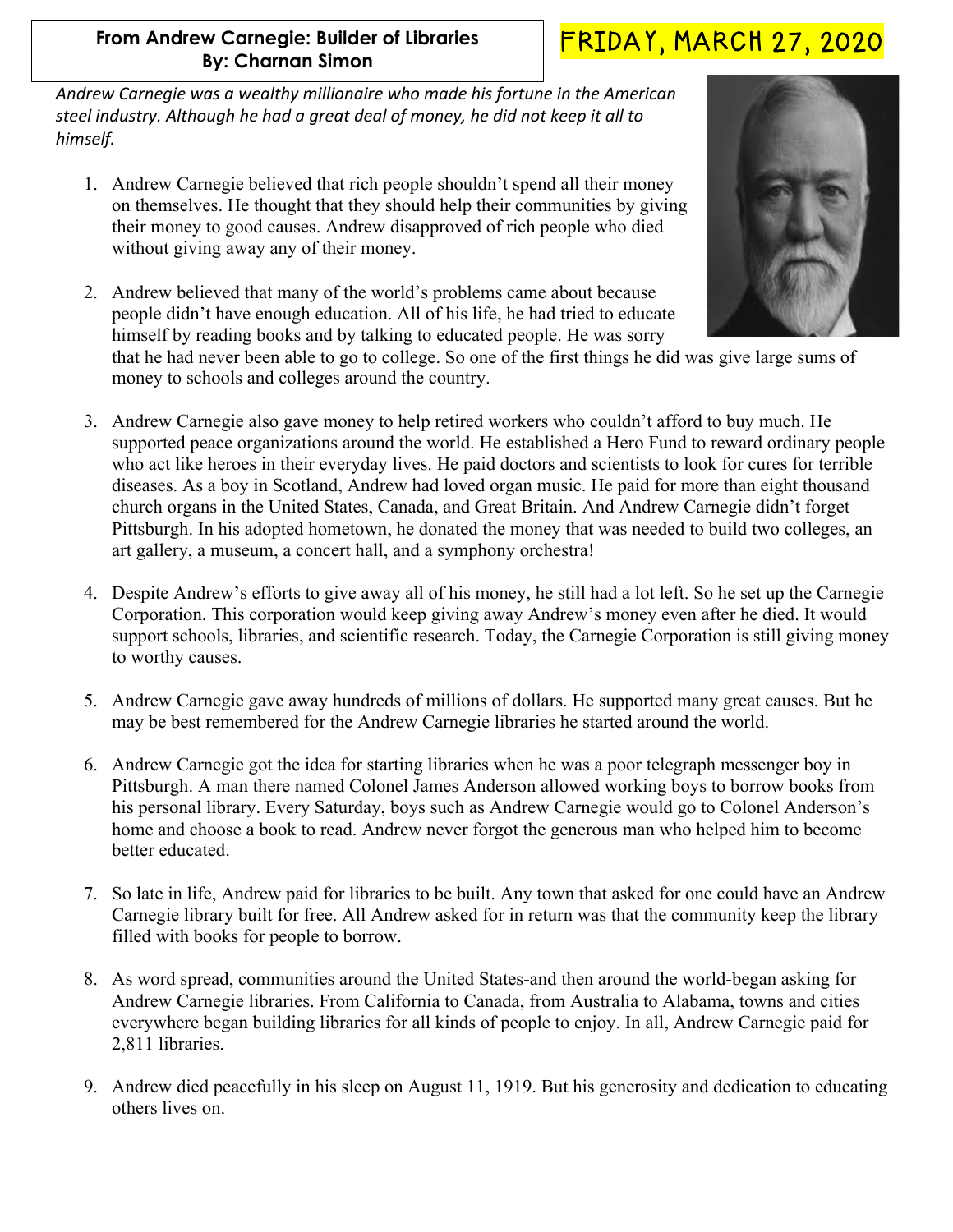### **Part A**

### **1. What is the MAIN IDEA of the passage?**

A. Andrew Carnegie had trouble deciding who should receive his money, so he set up a foundation to help people in need.

B. Andrew Carnegie thought that libraries were the best way to teach young people, so he built many libraries in his hometown.

- C. Andrew Carnegie spent his life giving money to students all over the nation who wanted to go to college.
- D. Andew Carnegie is best known for providing money and support to many people and charities during his lifetime.

### **Part B**

### **2. Which two pieces of evidence from the passage support the answer to Part A?**

- A. "Andrew believed that many of the world's problems came about because people didn't have enough education."
- B. "In his adopted hometown, he donated the money that was needed to build two colleges, an art Gallery, a museum, a concert hall, and a symphony orchestra!"
- C. "Andrew Carnegie gave away hundreds of millions of dollars. He supported many great causes."
- D. "…Andrew Carnegie would go to Colonel Anderson's home and choose a book to read. Andrew never forgot the generous man who helped him to become better educated."
- E. "All Andrew asked for in return was that the community keep the library filled with books…"

### **3. What is the meaning of the word donated as it is used in paragraph 3?**

- A. created; designed
- B. offered; gave
- C. requested; wanted
- D. saved; kept

### **4. How did Andrew Carnegie get his education?**

- A. He read as much as possible and learned from other well-educated people.
- B. He attended college in Pittsburgh, Pennsylvania.
- C. He studied under well-educated scientists and helped them get rid of diseases.
- D. He worked with a man named James Anderson in a local library.

## **5. What does the author mean by the phrase "word spread" as it is used in paragraph 8?**

- A. More books were being written.
- B. Books were being shared.
- C. People were traveling across the nation.
- D. Many people were talking

### **6. What did a town have to do to get an Andrew Carnegie library in its community?**

- A. The town had to make sure that children learned how to borrow books.
- B. The town had to create plans for its building and raise money for the books.
- C. the town had to ask for a library and promise to keep it stocked with books.
- D. the town had to write a letter explaining why it needed new books.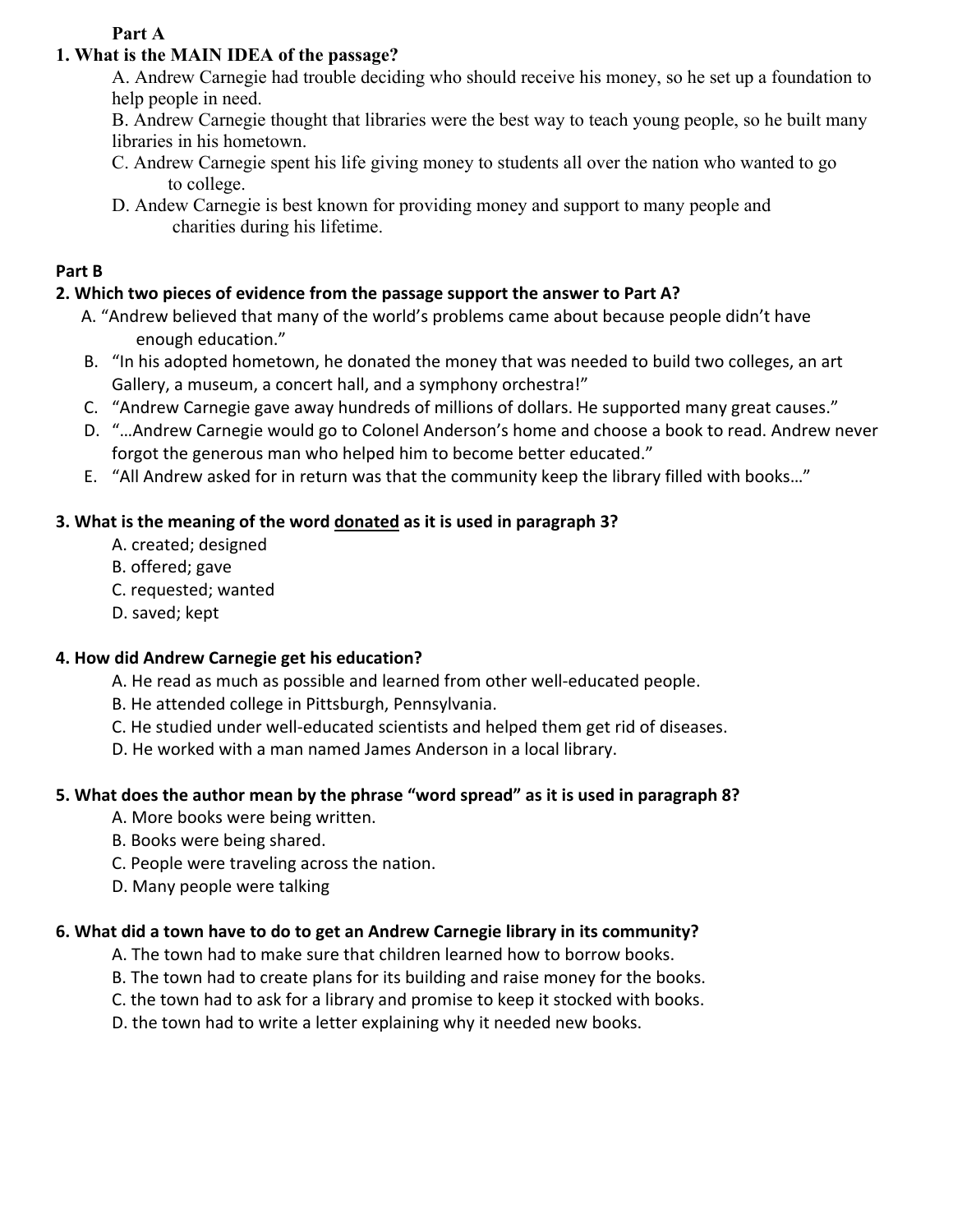# Friday, March 27, 2020

# Helping Verbs

Directions: Write the Helping Verb and the Main Verb on the line.

| I. Ella is playing the piano.                                         |                                                                                                           |
|-----------------------------------------------------------------------|-----------------------------------------------------------------------------------------------------------|
| Helping Verb____________________ Main Verb____________________        |                                                                                                           |
| 2. The librarian might read us a story about candy.                   |                                                                                                           |
|                                                                       |                                                                                                           |
| 3. My uncle can drive us to school tomorrow morning.                  |                                                                                                           |
|                                                                       |                                                                                                           |
| 4. We are traveling to the championship game by bus tomorrow.         |                                                                                                           |
|                                                                       |                                                                                                           |
| 5. Sandy is writing a funny story.                                    |                                                                                                           |
|                                                                       |                                                                                                           |
|                                                                       | Directions: Circle the letter for the correct Helping Verb for the sentence. Place the letter on the line |
| 6. I _______ running around the yard.                                 |                                                                                                           |
| A. am B. are C. is                                                    |                                                                                                           |
| _____7. We ___________eaten dinner tonight.                           |                                                                                                           |
| A. have B. is C. were                                                 |                                                                                                           |
| _______8. My dad __________ purchased a new truck.                    |                                                                                                           |
| A. has B. am<br>C. is                                                 |                                                                                                           |
| _________________ baking a birthday cake for Jackson.                 |                                                                                                           |
| B. am<br>A. is<br>C. have                                             |                                                                                                           |
| IO. The student _______ playing chess in the cafeteria.               |                                                                                                           |
| B. were C. was<br>A. am                                               |                                                                                                           |
| Directions: Circle the ONE helping verb in each sentence.             |                                                                                                           |
| II. The teacher is walking around the room while the students tested. |                                                                                                           |
| 12. The dogs were laying on their new bed.                            |                                                                                                           |
| 13. Our class has read The Miraculous Journey of Edward Tulane.       |                                                                                                           |
| 14. The boys are playing the new video game.                          |                                                                                                           |
| 15. My mom was baking cookies for my class.                           |                                                                                                           |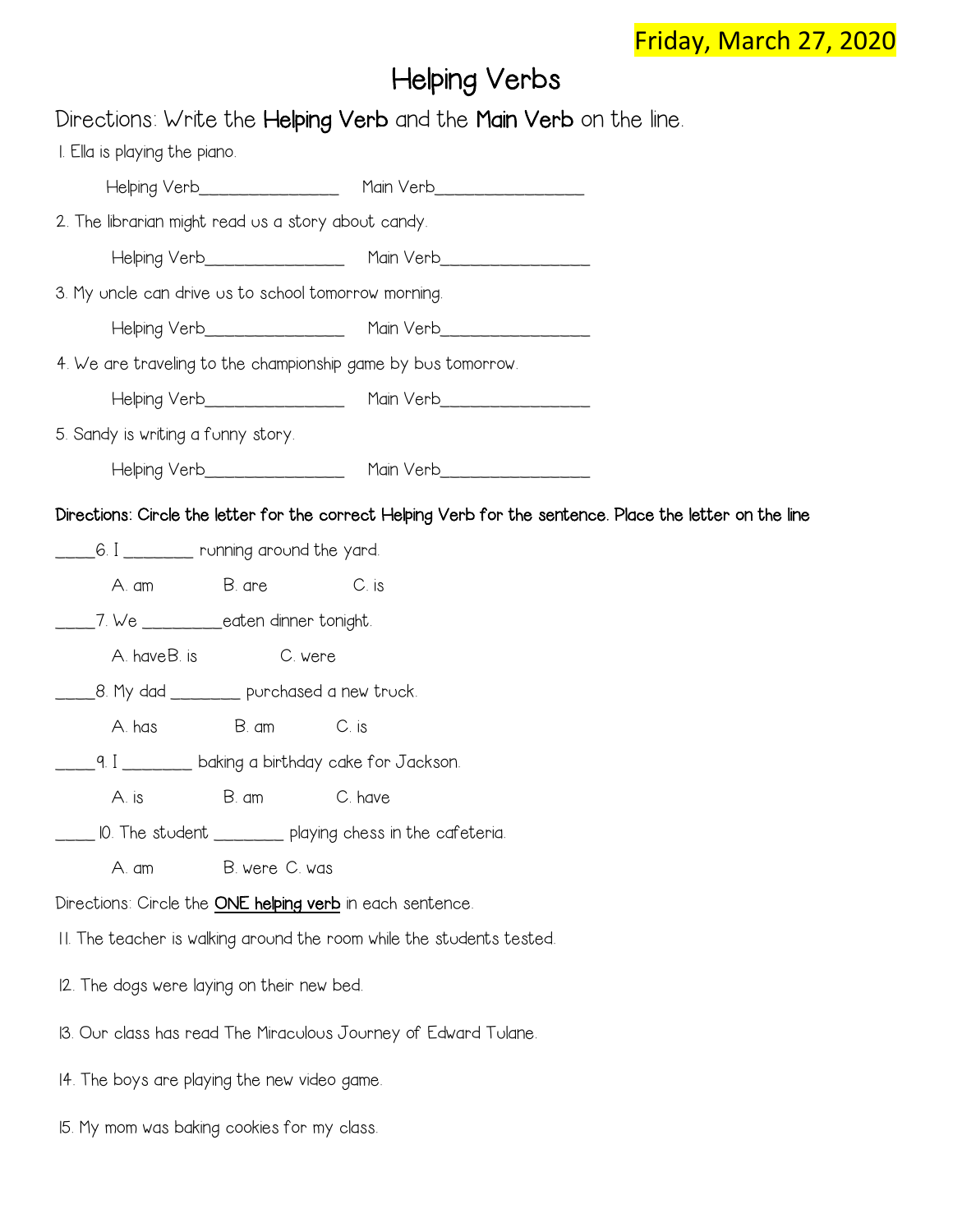# Friday, March 27, 2020

| Directions: Write the correct helping verb on the line                            |
|-----------------------------------------------------------------------------------|
|                                                                                   |
|                                                                                   |
|                                                                                   |
| 4. Fred had painted the rocket red, white, and blue. ___________________________  |
| 5. Tomorrow, my sister will come along for the ride. ___________________________  |
| 6. They have waited a long time for this trip. _________________________________  |
| 7. William and Rita have prepared soup before. _________________________________  |
| 8. Kendall is picking raspberries from the garden. _____________________________  |
| 9. Mr. Morris was talking to Ricky about his new job. __________________________  |
| IO. The students are gathering for the Book Club meeting. ______________________  |
|                                                                                   |
| 12. My mom has fed the birds in our backyard all winter. _______________          |
| 13. Tammy is watching a scary movie with her friends. ___________________________ |
| 14. Grandma has baked pies for the bake sale. __________________________________  |
| 15. We were standing there for over two hours. __________________________________ |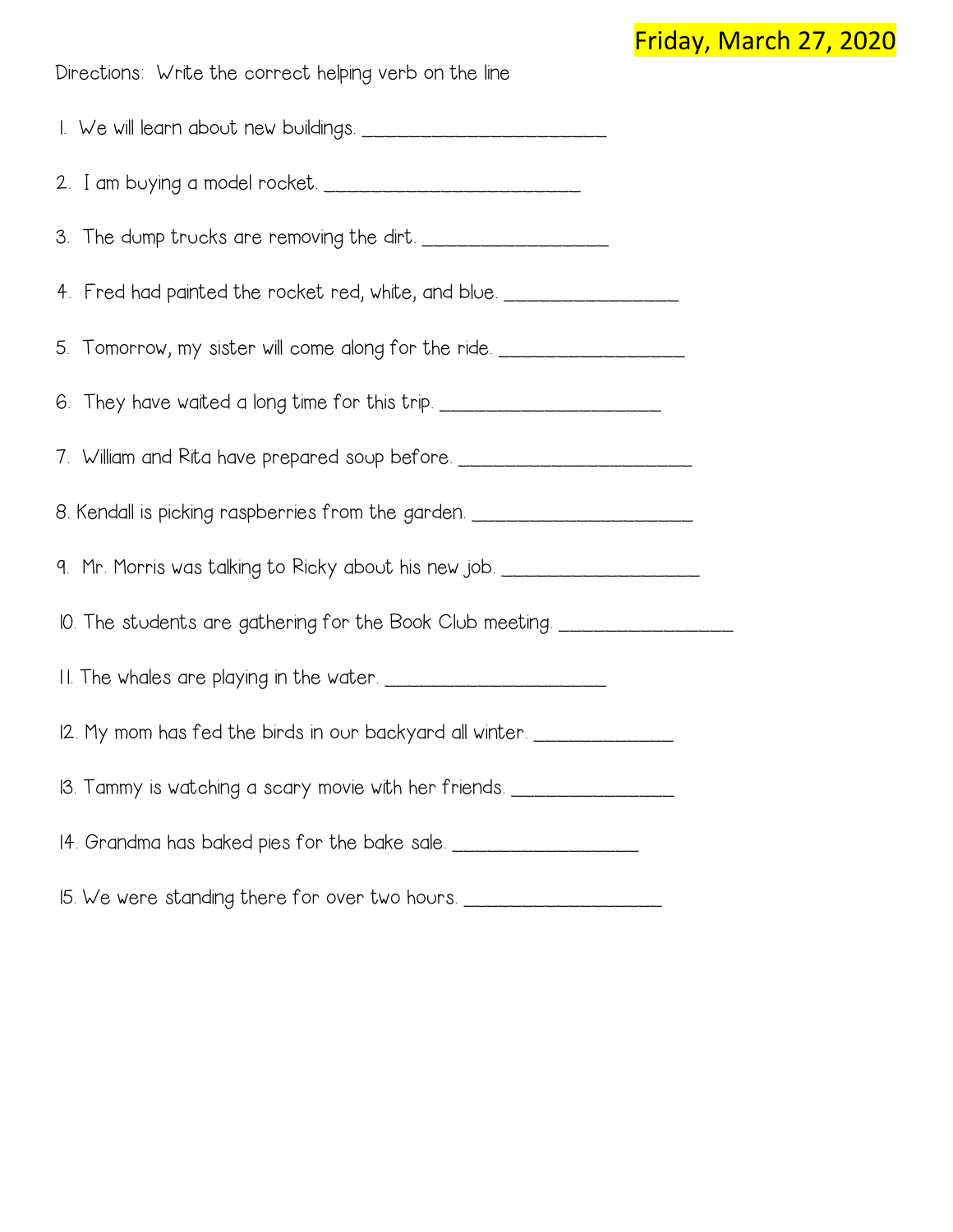# Writing Practice – March 23-27

# Monday- March 23<sup>rd</sup> (Informational Writing)<br>Passage – "Andrew Carnegie- Builder of Libraries"

Prompt- You have read the passage, "Andrew Carnegie--- Builder of Libraries", Write an essay explaining two ways that Andrew Carnegie helped others. Justify you answer with text evidence.

# Directions

- 1. Read your passage.
- 2. Write your body paragraphs in ACE format.
- 3. Include an introduction and conclusion
- 4. Include both of these transition words in your writing- furthermore, therefore
- 5. Make sure to analyze your prompt and answer the question it is asking.

# Tuesday- March 24th (Opinion Writing) Passage – "Andrew Carnegie- Builder of Libraries"

Prompt- You have read the passage, "Andrew Carnegie--- Builder of Libraries", In your opinion, do you think Andrew Carnegie generous (gave freely of his time and money)? Justify your answers with evidence from your text.

# Directions

- 1. Read your passage.
- 2. Write your body paragraphs in ACE format.
- 3. Start your paragraphs with opinion starters (In my opinion, I think, I know, I feel)
- 4. Include an introduction and conclusion
- 5. Include both of these transition words in your writing- Although, Additionally
- 6. Make sure to analyze your prompt and answer the question it is asking.

# Wednesday- March 25<sup>th</sup> (Narrative Writing)<br>Passage – "Andrew Carnegie- Builder of Libraries"

Prompt- You have read the passage, "Andrew Carnegie--- Builder of Libraries", Retell the story from Andrew's perspective or point view. Be sure to include dialogue, Andrew's thoughts and feelings, and details from the text.

# Directions

- 1. Read your passage.
- 2. Retell the story from Andrew Carnegies point of view
- 3. Use the pronouns I, me, my, we, etc. in your story.
- 4. Tell who the narrator is (you, because you are Andrew Carnegie in the story) and the setting (where is this happening)
- 5. Use dialogue (where two or more characters talk to each other) in the story.
- 6. Use details around your five senses. Examples
	- a. The air smelled fresh.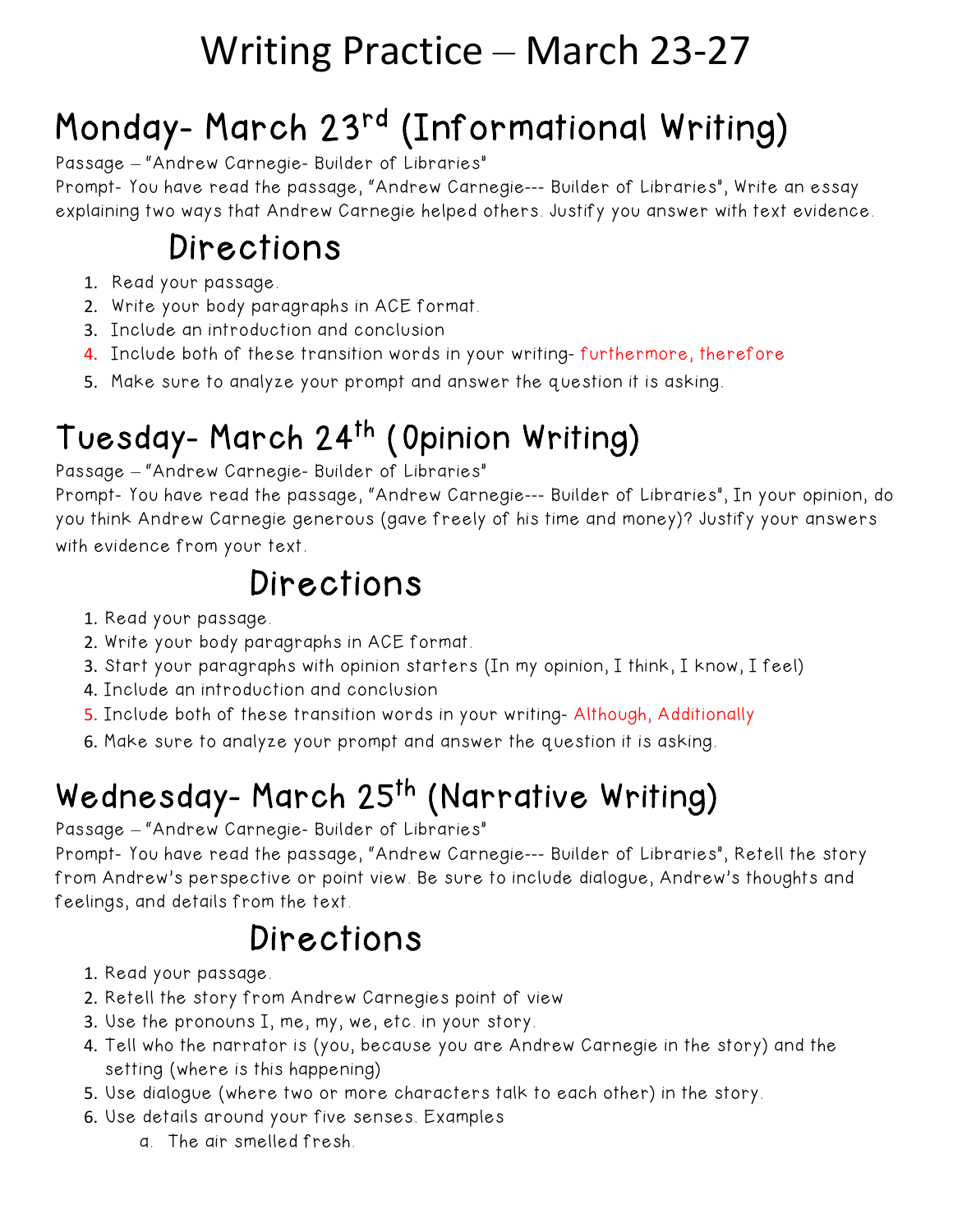- b. The books felt cold to my touch.
- c. I could feel the chilly wind on my skin
- d. The sky bright to my eyes.
- e. The medicine tasted bitter as I swallowed.

# Thursday- March 26th (Informational Writing) Passage – "Dr. Seuss"

Prompt- You have read the passage, "Dr. Seuss", In your opinion, how did Dr. Seuss impact others with his writing? Justify your answer with evidence from your text.

# Directions

- 1. Read your passage.
- 2. Write your body paragraphs in ACE format.
- 3. Start your paragraphs with opinion starters (In my opinion, I think, I know, I feel)
- 4. Include an introduction and conclusion
- 5. Include both of these transition words in your writing- Moreover and Finally
- 6. Make sure to analyze your prompt and answer the question it is asking.

# Friday- March 27th (Narrative Writing) Passage – "Dr. Seuss"

Prompt- You have read the passage, "Dr. Seuss", Retell the story from Dr. Seuss' perspective or point view. Be sure to include dialogue, Dr. Seuss' thoughts and feelings, and details from the text.

# Directions

- 1. Read your passage.
- 2. Retell the story from Dr. Seuss' point of view
- 3. Use the pronouns I, me, my, we, etc. in your story.
- 4. Tell who the narrator is (you, because you are Dr. Seuss in the story) and the setting (where is this happening)
- 5. Use dialogue (where two or more characters talk to each other) in the story.
- 6. Use details around your five senses. Examples:
- a. The air smelled fresh.
- b. The books felt cold to my touch.
- c. I could feel the chilly wind on my skin
- d. The sky bright to my eyes.
- e. The medicine tasted bitter as I swallowed.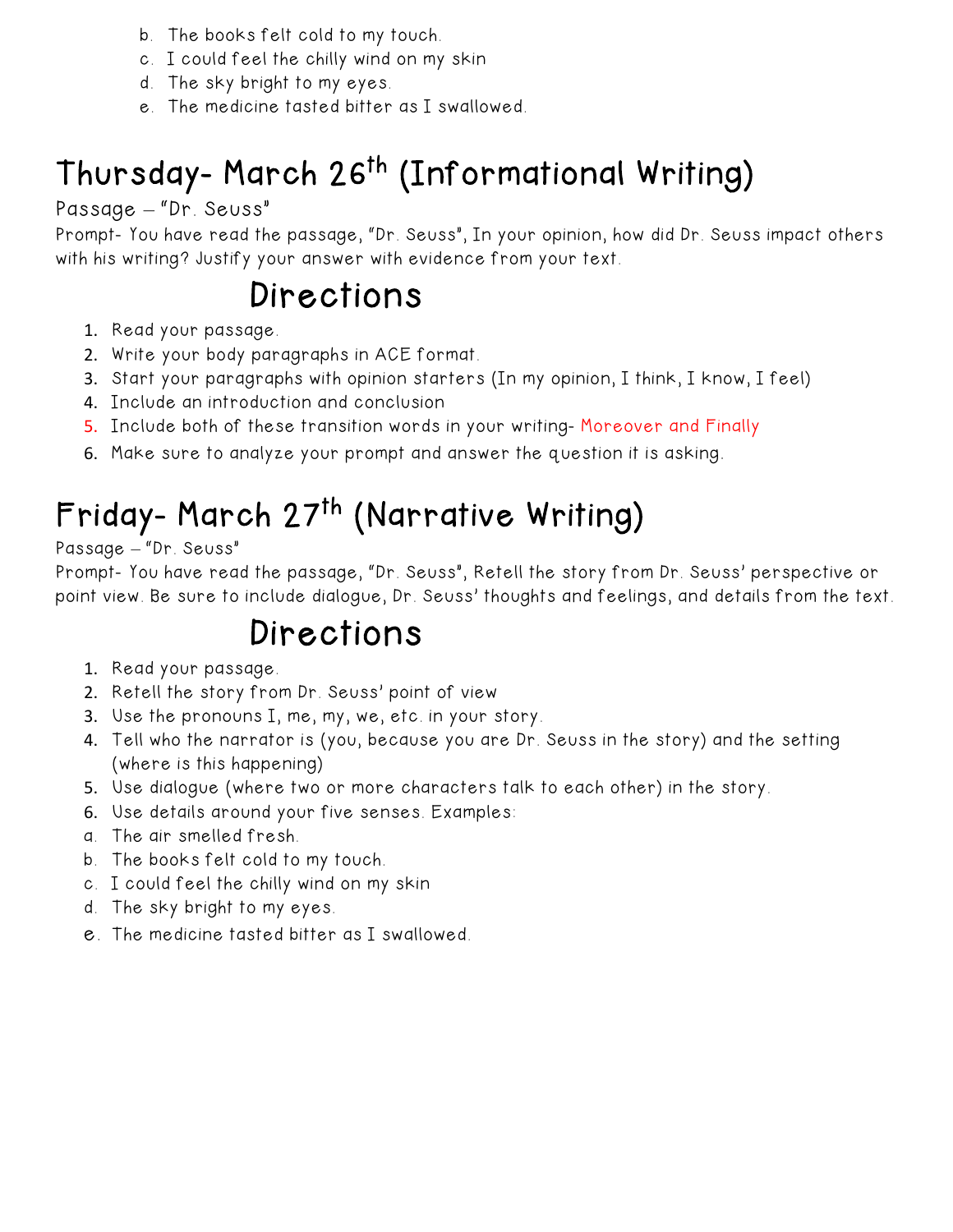# Biography: Dr. Seuss

Dr. Seuss was born Theodore Seuss Geisel in 1904 in Springfield, Massachusetts. His mother often tucked her children into bed while chanting rhymes she remembered from her childhood. Dr. Seuss gave credit to his mother for his desire to create the rhymes for which he was so well known

Seuss attended Dartmouth College where he became editor-in-chief of the "Jack-O-Lantern", which was a humor magazine. This was the first place that he used the name "Seuss" which was his middle name, as well as his mother's maiden name. He added the "Dr." in front of Seuss to please his father who always wanted him to be a college professor.

After college, Seuss went to graduate school at Oxford University in England and met his first wife, Helen Palmer, who became a children's author and book editor. Before finishing graduate school, Seuss dropped out to tour Europe instead.

When Seuss returned to the United States, he worked in advertising for Standard Oil for fifteen years. As World War II approached, he began creating political cartoons for magazines and also made animated training movies for the military. These films focused on a trainee he created, named "Private Snafu".

Seuss decided to become a children's book author and finally sold his first book, called "And to Think That I Saw it on Mulberry Street", after being rejected by 27 book publishers. This was only the first of many books that Dr. Seuss created. "The Cat in the Hat", one of his most well-known books, was created because Seuss felt the reading books for children at that time were boring. He wrote the book using the 225 "new-reader" vocabulary words. "Green Eggs and Ham" was written after his editor bet Seuss that he couldn't write a book using only 50 words.

After Seuss' first wife died in 1967, he married an old friend, Audrey Stone Geisel, who served as a great supporter of his books.

In 1991 Seuss passed away after having written and illustrated 44 children's books, which sold over 200 million copies worldwide. His books have been made into movies and merchandise, such as stuffed animals and games. Seuss left a legacy in his literature that lives on today